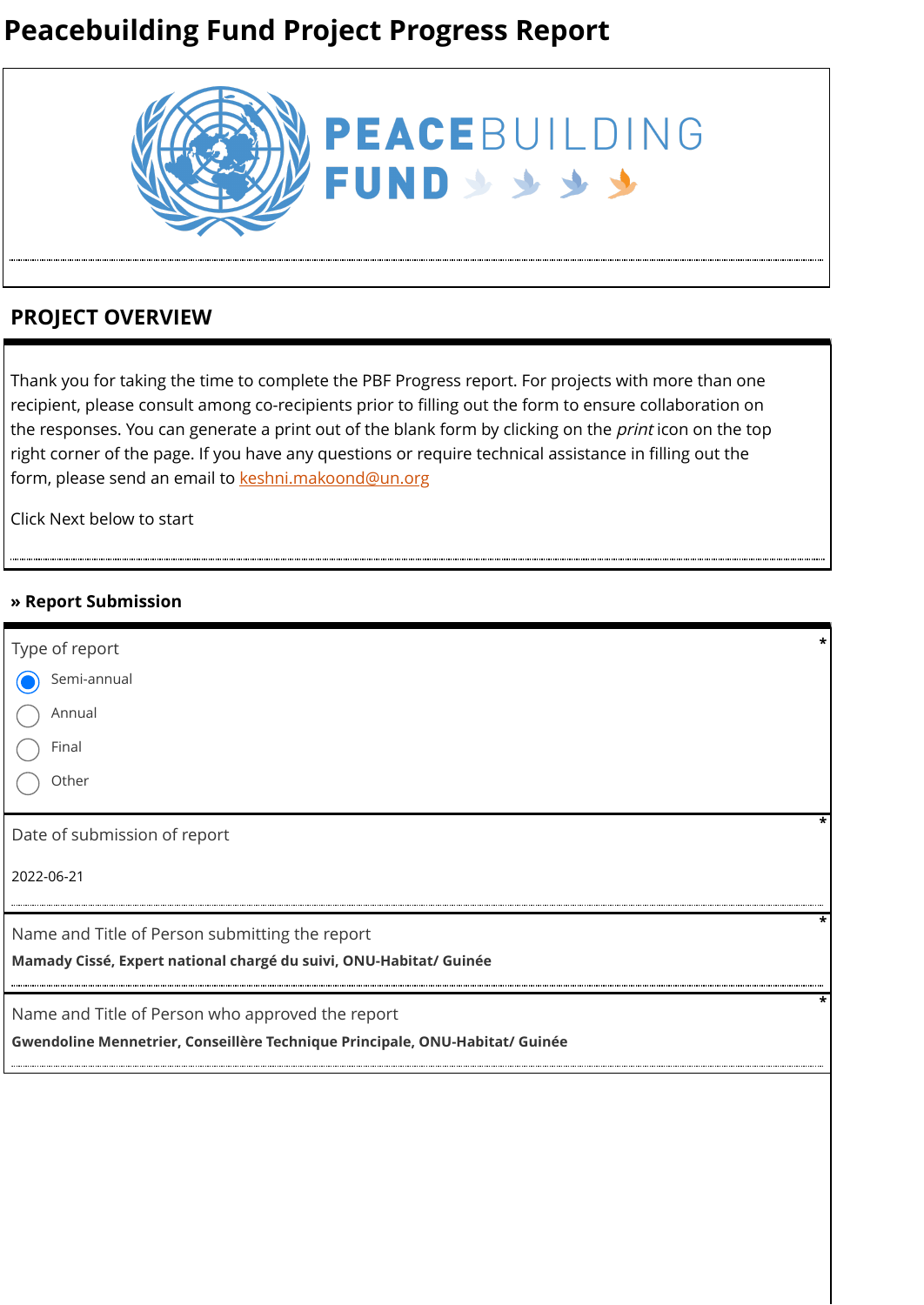| Have all fund recipients for this project contributed to the report?                                                                                                             |  |
|----------------------------------------------------------------------------------------------------------------------------------------------------------------------------------|--|
| yes                                                                                                                                                                              |  |
| no                                                                                                                                                                               |  |
| Did PBF Secretariat review the report?                                                                                                                                           |  |
| If there is no PBF secretariat in country, please select "Not applicable". If there is a PBF secretariat, you should normally ensure that they<br>have an opportunity to review. |  |
| yes                                                                                                                                                                              |  |
| no                                                                                                                                                                               |  |
| Not Applicable                                                                                                                                                                   |  |

## **» Project Information and Geographical Scope**

| $\star$<br>Is this a cross-border project?                                |                           |                                 |  |  |  |  |  |
|---------------------------------------------------------------------------|---------------------------|---------------------------------|--|--|--|--|--|
| yes<br>no                                                                 |                           |                                 |  |  |  |  |  |
| Please select the geographical region in which the project is implemented |                           |                                 |  |  |  |  |  |
| Asia and the Pacific                                                      | Central & Southern Africa | East Africa                     |  |  |  |  |  |
| Europe and Central Asia                                                   | Global                    | Latin America and the Carribean |  |  |  |  |  |
| Middle East and North Africa                                              | West Africa               |                                 |  |  |  |  |  |
| Country of project implementation                                         |                           | *                               |  |  |  |  |  |
| Benin                                                                     | Burkina Faso              | Cote D'Ivoire                   |  |  |  |  |  |
| Gambia                                                                    | Guinea                    | Guinea-Bissau                   |  |  |  |  |  |
| Liberia                                                                   | Mali                      | Mauritania                      |  |  |  |  |  |
| Niger                                                                     | Nigeria                   | Senegal                         |  |  |  |  |  |
| Sierra Leone                                                              | Togo                      | Other, Specify                  |  |  |  |  |  |
|                                                                           |                           |                                 |  |  |  |  |  |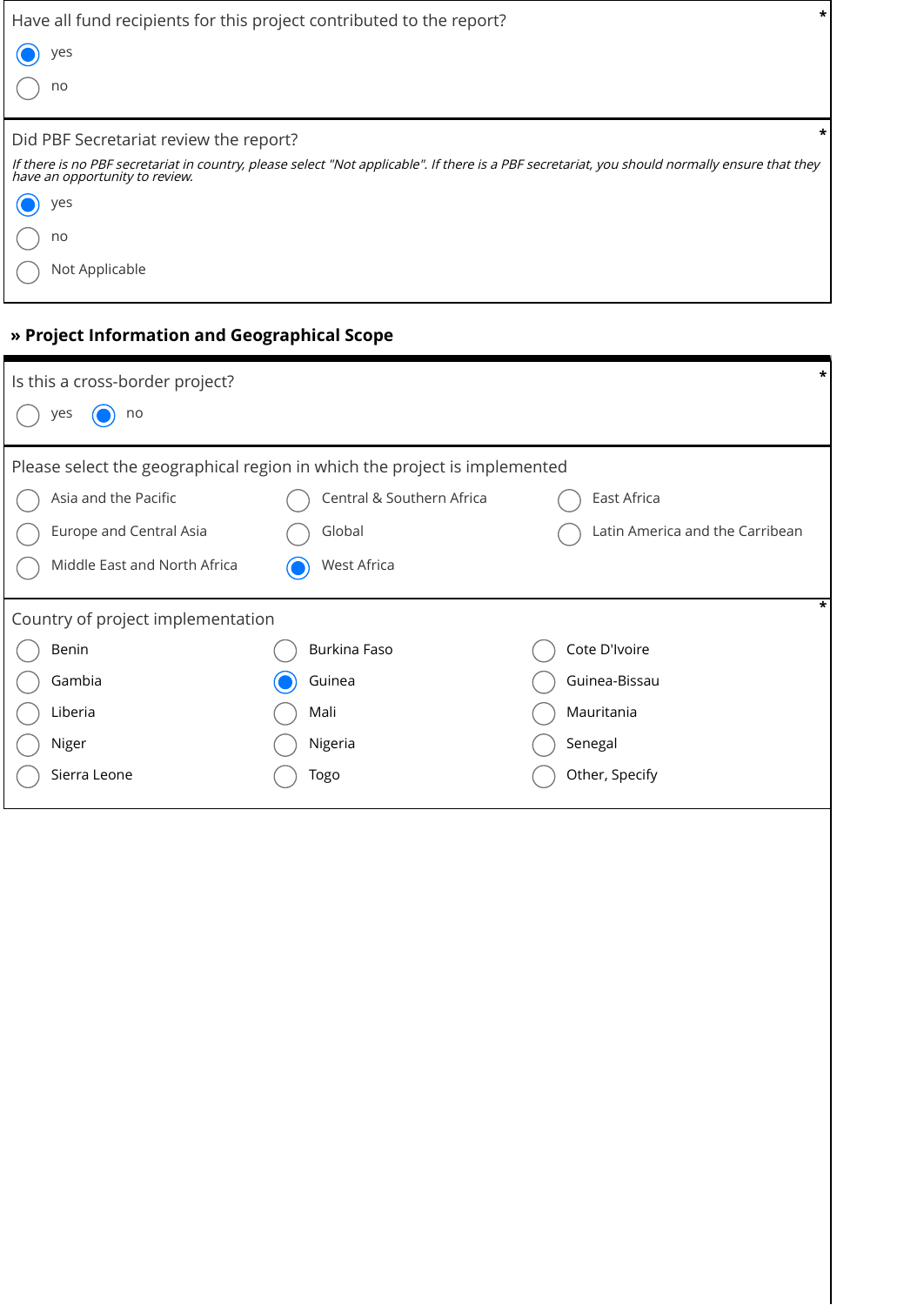| *<br>Project Title                                                                                                                                                                 |  |  |  |  |  |  |  |
|------------------------------------------------------------------------------------------------------------------------------------------------------------------------------------|--|--|--|--|--|--|--|
| 00125576: Action concertée des jeunes (femmes et hommes) leaders communautaires pour le renforcement de la<br>cohésion sociale et la consolidation de la paix en Guinée Forestière |  |  |  |  |  |  |  |
| 00113698: Appui a la gestion des risques lies a la degradation environnementale dans les zones a risque de<br>radicalisation et de conflits potentiale                             |  |  |  |  |  |  |  |
| 00124727: Appui à la prévention des conflits intercommunautaires en Guinée forestière par une économie<br>mutualisée et l'amélioration de la gouvernance foncière                  |  |  |  |  |  |  |  |
| 00118832: Appui à la réduction de l'instrumentalisation et des violences politico-sociales des jeunes taxi-motards en<br>période électorale                                        |  |  |  |  |  |  |  |
| 00118833: Appui aux femmes leaders communautaires pour la prévention des éventuels conflits liés aux élections<br>législatives et présidentielles de 2020                          |  |  |  |  |  |  |  |
| 00119221: Foniké*, entrepreneurs sociaux pour la paix en Guinée (*Les jeunes)                                                                                                      |  |  |  |  |  |  |  |
| 00120480: Projet d'appui à la participation des jeunes à la prévention des conflits en période électorale et la<br>pérennisation des Synergies locales des acteurs de paix         |  |  |  |  |  |  |  |
| 00122868: Projet Secrétariat: Appui à la Coordination des Projets du Fonds pour la Consolidation de la Paix (PBF) en<br>République de Guinée                                       |  |  |  |  |  |  |  |
| 00121768: Renforcement de la confrérie des Donzos pour la protection de l'environnement et la cohésion sociale en<br>Haute Guinée                                                  |  |  |  |  |  |  |  |
| 00129551: Renforcement du dialogue multi-acteurs pour une gouvernance foncière et environnementale<br>responsable en Basse Guinée                                                  |  |  |  |  |  |  |  |
| Other, Specify                                                                                                                                                                     |  |  |  |  |  |  |  |
| Project Start Date                                                                                                                                                                 |  |  |  |  |  |  |  |
| 2021-12-07                                                                                                                                                                         |  |  |  |  |  |  |  |
|                                                                                                                                                                                    |  |  |  |  |  |  |  |
|                                                                                                                                                                                    |  |  |  |  |  |  |  |
| Project end Date                                                                                                                                                                   |  |  |  |  |  |  |  |
| 2023-12-06                                                                                                                                                                         |  |  |  |  |  |  |  |
| Has this project received an extension?                                                                                                                                            |  |  |  |  |  |  |  |
| YES, Cost Extension                                                                                                                                                                |  |  |  |  |  |  |  |
| YES, No Cost Extension                                                                                                                                                             |  |  |  |  |  |  |  |
| YES, Both Cost and No Cost extensions                                                                                                                                              |  |  |  |  |  |  |  |
| NO, No Extensions                                                                                                                                                                  |  |  |  |  |  |  |  |
| Will this project be requesting an extension?                                                                                                                                      |  |  |  |  |  |  |  |
| YES, Cost Extension                                                                                                                                                                |  |  |  |  |  |  |  |
| YES, No Cost Extension                                                                                                                                                             |  |  |  |  |  |  |  |
| YES, Both Cost and No Cost extensions                                                                                                                                              |  |  |  |  |  |  |  |
| NO, No Extensions                                                                                                                                                                  |  |  |  |  |  |  |  |
| Is funding disbursed either into a national or regional trust fund                                                                                                                 |  |  |  |  |  |  |  |
| yes                                                                                                                                                                                |  |  |  |  |  |  |  |
| no                                                                                                                                                                                 |  |  |  |  |  |  |  |

# **Recipients**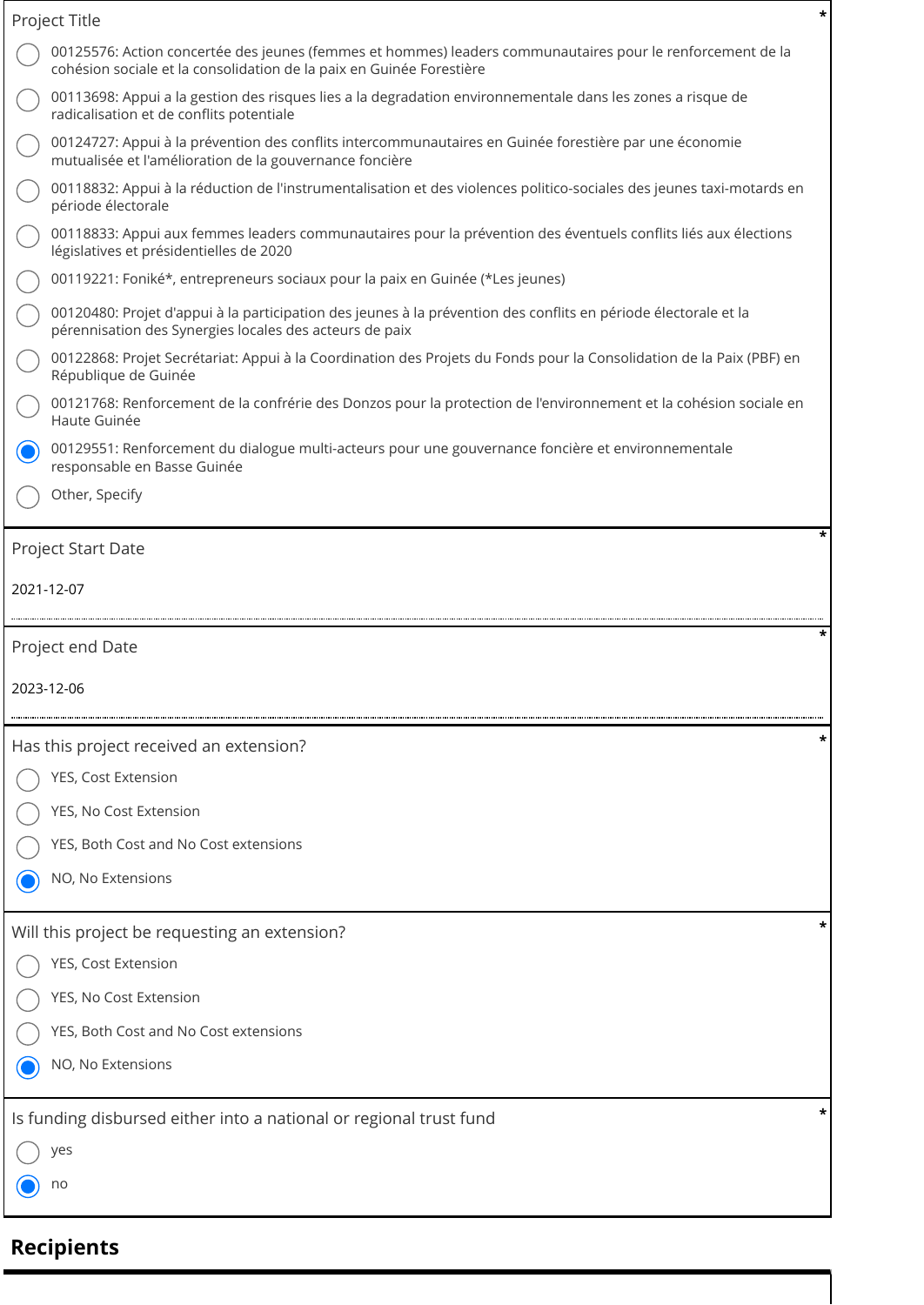| Is the lead recipient a UN agency or a non UN entity?                                             |  |
|---------------------------------------------------------------------------------------------------|--|
| UN entity                                                                                         |  |
| Non-UN Entity                                                                                     |  |
| Please select the lead recipient                                                                  |  |
| UNDP: United Nations Development Programme<br>IOM: International Organization for Migration       |  |
| UNICEF: United Nations Children's Fund                                                            |  |
| OHCHR: Office of the United Nations High Commissioner for Human Rights                            |  |
| UNWOMEN: United Nations Entity for Gender Equality and the Empowerment of Women                   |  |
| UNHCR: United Nations High Commissioner for Refugees<br>UNFPA: United Nations Population Fund     |  |
| FAO: Food and Agriculture Organization<br>WFP: World Food Programme                               |  |
| UNHABITAT: United Nations Human Settlements Programme                                             |  |
| UNESCO: United Nations Educational, Scientific and Cultural Organization                          |  |
| <b>UNEP: United Nations Environment Programme</b><br>ILO: International Labour Organization       |  |
| WHO: World Health Organization<br>PAHO/WHO                                                        |  |
| UNCDF: United Nations Capital Development Fund<br>UNODC: United Nations Office on Drugs and Crime |  |
| UNOPS: United Nations Office for Project Services                                                 |  |
| ITC: International Trade Centre<br>UNIDO: United Nations Industrial Development Organization      |  |
| <b>UNDPO</b><br>Other, Specify                                                                    |  |
| Are there other recipients for this project?                                                      |  |
| No other recipients                                                                               |  |
| Yes, other UN recipients only                                                                     |  |
| Yes, other non-UN recipients only                                                                 |  |
| Yes, both UN and non-UN recipients                                                                |  |
|                                                                                                   |  |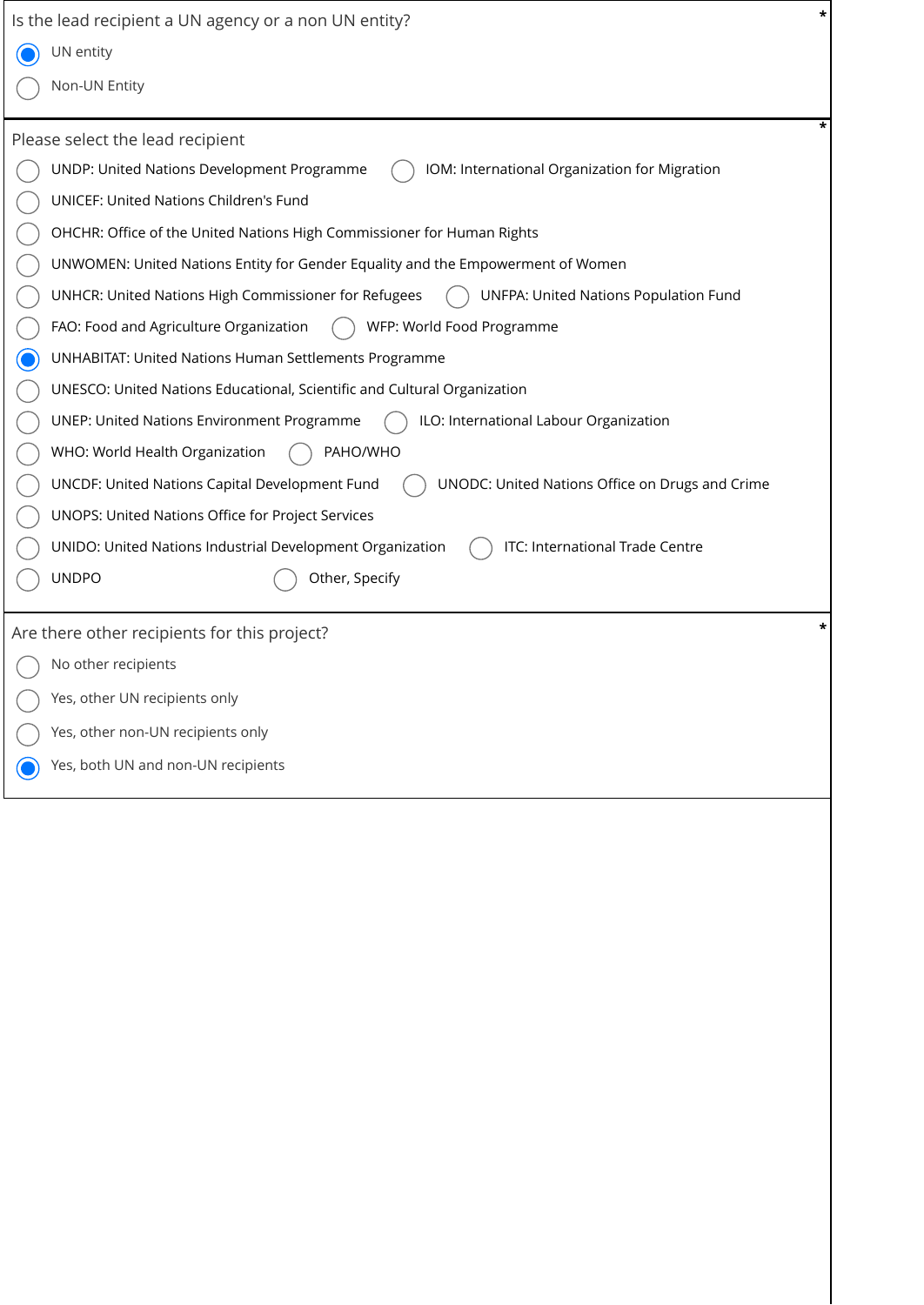| Please select other UN recipients recipients                                                      | * |
|---------------------------------------------------------------------------------------------------|---|
| UNDP: United Nations Development Programme<br>IOM: International Organization for Migration       |   |
| <b>UNICEF: United Nations Children's Fund</b>                                                     |   |
| OHCHR: Office of the United Nations High Commissioner for Human Rights                            |   |
| UNWOMEN: United Nations Entity for Gender Equality and the Empowerment of Women                   |   |
| UNHCR: United Nations High Commissioner for Refugees<br>UNFPA: United Nations Population Fund     |   |
| FAO: Food and Agriculture Organization<br>WFP: World Food Programme                               |   |
| <b>UNHABITAT: United Nations Human Settlements Programme</b>                                      |   |
| UNESCO: United Nations Educational, Scientific and Cultural Organization                          |   |
| <b>UNEP: United Nations Environment Programme</b><br>ILO: International Labour Organization       |   |
| PAHO/WHO<br>WHO: World Health Organization                                                        |   |
| UNCDF: United Nations Capital Development Fund<br>UNODC: United Nations Office on Drugs and Crime |   |
| UNOPS: United Nations Office for Project Services                                                 |   |
| ITC: International Trade Centre<br>UNIDO: United Nations Industrial Development Organization      |   |
| UN Department of Peace Operations<br>Other, Specify                                               |   |
|                                                                                                   |   |
| Please select other non-UN recipients                                                             |   |
| <b>Action Aid</b><br>The African Centre for the Constructive Resolution of Disputes (ACCORD)      |   |
| Agence de Coopération et de Recherche pour le Développement (ACORD)                               |   |
| American Friends Service Committee (AFSC)<br>Avocats Sans Frontières                              |   |
| Christian Aid Ireland<br>Avocats sans frontières Canada<br>Avocats Sans Frontières Belgium        |   |
| <b>CARE International UK</b><br>The Carter Center, Inc.                                           |   |
| Centre d'étude et de coopération internationale (CECI) - BF<br><b>COIPRODEN</b>                   |   |
| CORDAID<br>Concern Worldwide<br>CORD Burundi                                                      |   |
| DanChurchAid<br>Fund for Congolese Women<br>Fundacion Estudios Superior (FESU)                    |   |
| Fundación Nacional para el Desarrollo de Honduras (FUNADEH)<br>Fundación Mi Sangre (FMS)          |   |
| Fundación para la Libertad de Prensa (FLIP)<br><b>HELVETAS Swiss Intercooperation</b>             |   |
| Instituto Holandes para Democracia Multipartidaria (NIMD)<br>Humanity & Inclusion (HI)            |   |
| International Alert<br>Kvinna till Kvinna Foundation<br>Interpeace                                |   |
| Life and Peace Institute (LPI)                                                                    |   |
| (MDG-EISA) Institut Electoral pour une Démocratie Durable en Afrique (EISA), bureau de Madagascar |   |
| MSIS-TATAO<br>Norwegian Refugee Council (NRC)<br>Mercy Corps                                      |   |
| ONG AZHAR<br><b>OXFAM</b><br>Peace Direct                                                         |   |
| PNG UN Country Fund<br>Red de Instituciones por los Derechos de la Niñez                          |   |
| Saferworld<br>Sampan'Asa Momba ny Fampandrosoana (SAF/FJKM)                                       |   |
| Tearfund<br>Search for Common Ground (SFCG)<br>SismaMujer                                         |   |
| Trocaire<br>World Vision International<br>World Vision Myanmar                                    |   |
| Other, Please specify<br>ZOA                                                                      |   |
|                                                                                                   |   |

# **Financial Reporting**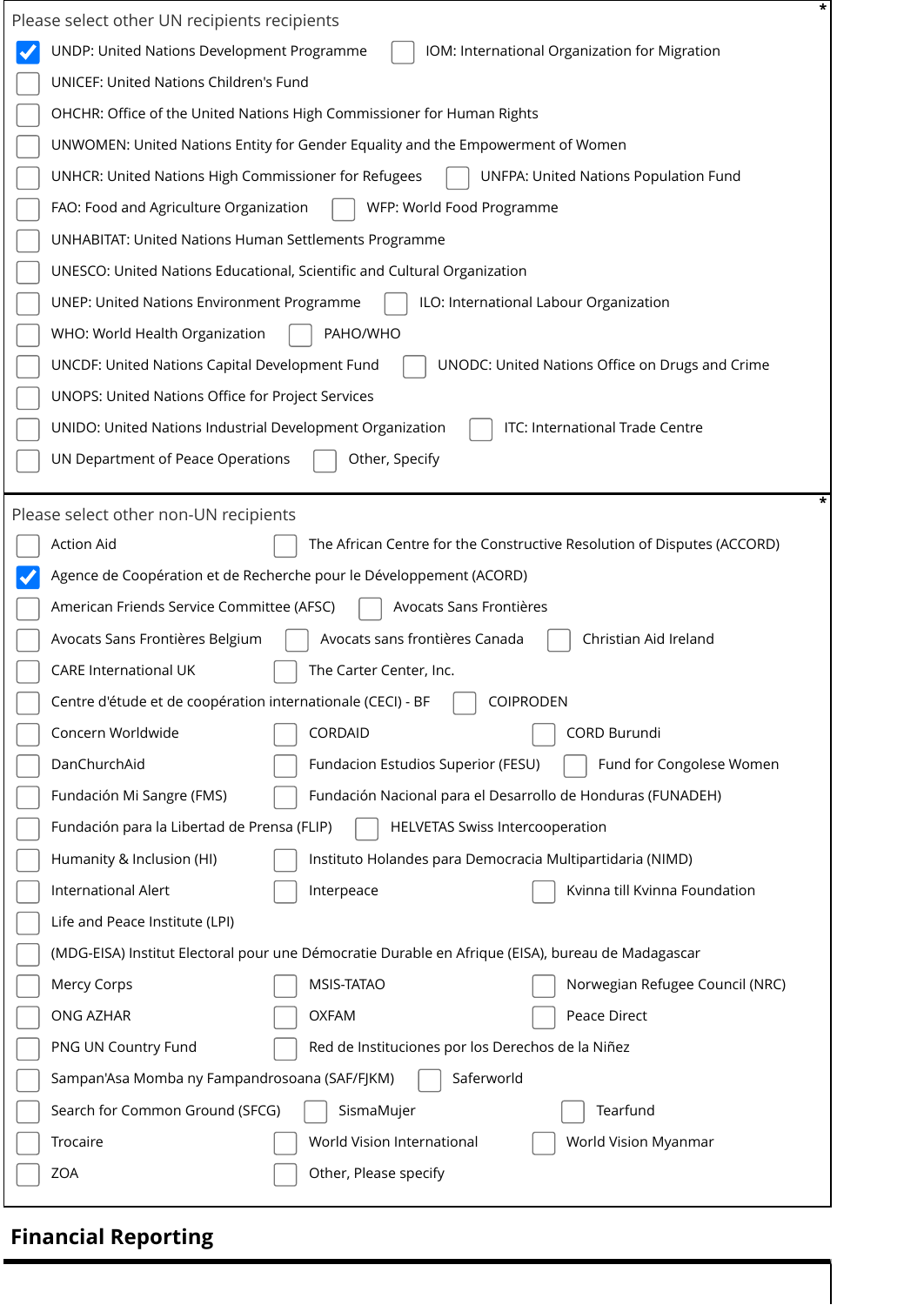## **» Delivery by Recipient**

| Please enter the total amounts in US dollars allocated to each recipient organization                          |                                                                                                                                                  |                                                                                                                                         |                                                                                                                         |                                                                                             |  |  |  |  |
|----------------------------------------------------------------------------------------------------------------|--------------------------------------------------------------------------------------------------------------------------------------------------|-----------------------------------------------------------------------------------------------------------------------------------------|-------------------------------------------------------------------------------------------------------------------------|---------------------------------------------------------------------------------------------|--|--|--|--|
| Please enter the original budget amount, amount transferred to date and estimated<br>expenditure by recipient. |                                                                                                                                                  |                                                                                                                                         |                                                                                                                         |                                                                                             |  |  |  |  |
|                                                                                                                | Please make sure you enter the correct amount. All values should be entered in US Dollars                                                        |                                                                                                                                         |                                                                                                                         |                                                                                             |  |  |  |  |
| <b>Recipients</b>                                                                                              | <b>Total Project</b><br><b>Budget</b><br>(in US \$)<br>Please enter the total<br>budget as is in the<br>project document in US<br><i>Dollars</i> | <b>Transfers to</b><br>date<br>(in US \$)<br>Please enter the total<br>amount transferred to<br>each recipient to date in<br>US Dollars | <b>Expenditure</b><br>to date<br>(in US \$)<br>Please enter the<br>approximate amount<br>spent to date in US<br>dollars | Implementati<br>on rate as a<br>percentage of<br>total budget<br>(calculated automatically) |  |  |  |  |
| <b>UNHABITAT:</b><br><b>United</b><br><b>Nations</b><br><b>Human</b><br><b>Settlements</b><br><b>Programme</b> | *<br>1000000                                                                                                                                     | *<br>700000                                                                                                                             | 30025                                                                                                                   | 3 %                                                                                         |  |  |  |  |
| <b>UNDP:</b><br><b>United</b><br><b>Nations</b><br><b>Developmen</b><br>τ<br>Programme                         | *<br>600000                                                                                                                                      | *<br>420000                                                                                                                             | *<br>70985.13                                                                                                           | 11.83 %                                                                                     |  |  |  |  |
| <b>Agence de</b><br>Coopération<br>et de<br>Recherche<br>pour le<br>Développem<br>ent (ACORD)                  | *<br>500000                                                                                                                                      | *<br>350000                                                                                                                             | *<br>37356                                                                                                              | 7.47 %                                                                                      |  |  |  |  |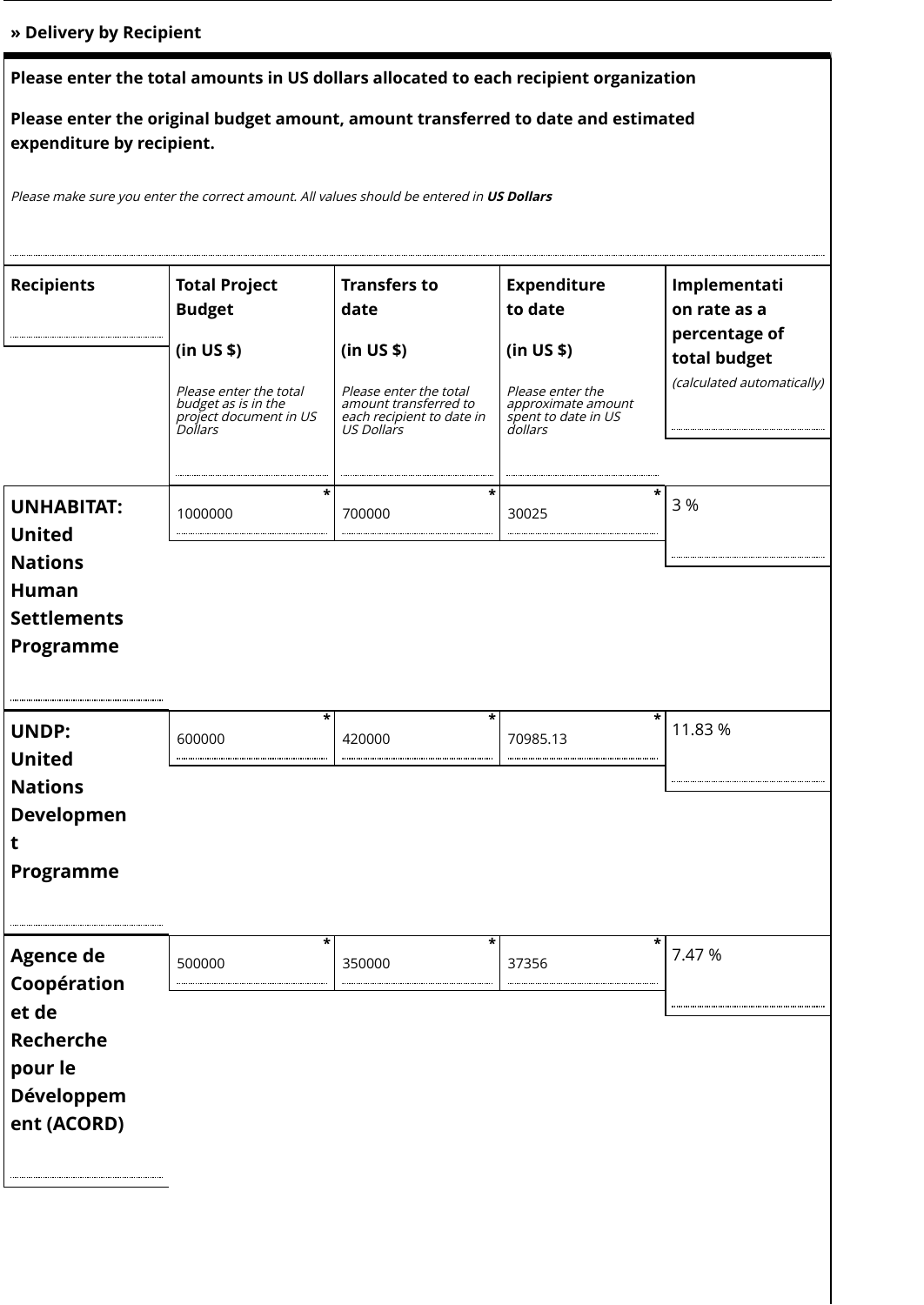| <b>TOTAL</b>                                                                                                                                                                                                                                   | 2100000                                         | 1470000                                                                                       | 138366.13 |                  |  |  |  |  |
|------------------------------------------------------------------------------------------------------------------------------------------------------------------------------------------------------------------------------------------------|-------------------------------------------------|-----------------------------------------------------------------------------------------------|-----------|------------------|--|--|--|--|
|                                                                                                                                                                                                                                                |                                                 |                                                                                               |           | <b>6.59</b><br>% |  |  |  |  |
| The approximate implementation rate as percentage of total project budget based on the values<br>entered in the above matrix is 6.59%. Can you confirm that this is correct?                                                                   |                                                 |                                                                                               |           |                  |  |  |  |  |
| Correct                                                                                                                                                                                                                                        | Incorrect                                       |                                                                                               |           |                  |  |  |  |  |
| » Gender-responsive Budgeting                                                                                                                                                                                                                  |                                                 |                                                                                               |           |                  |  |  |  |  |
| empowerment (GEWE)?                                                                                                                                                                                                                            |                                                 | Indicate what <b>percentage (%)</b> of the budget contributes to gender equality or women's   |           |                  |  |  |  |  |
| 37.27                                                                                                                                                                                                                                          |                                                 |                                                                                               |           |                  |  |  |  |  |
| The dollar amount of the budget contributing to Gender Equality and Women's Empowerment (GEWE)<br>based on percentage entered above and total project budget is US \$782670. Can you confirm that<br>this is correct?<br>Correct net Incorrect |                                                 |                                                                                               |           |                  |  |  |  |  |
| 677340.94                                                                                                                                                                                                                                      |                                                 | If it is incorrect, please enter the budget amount allocated to GEWE in US Dollars            |           |                  |  |  |  |  |
| <b>US \$ 51569.06.</b> Is this correct?                                                                                                                                                                                                        |                                                 | Amount expended to date on efforts contributiong to gender equality or women's empowerment is |           |                  |  |  |  |  |
| Correct                                                                                                                                                                                                                                        | Incorrect                                       |                                                                                               |           |                  |  |  |  |  |
|                                                                                                                                                                                                                                                |                                                 | If it is incorrect, please enter the expenditure to date on GEWE in US dollars                |           |                  |  |  |  |  |
| 7671                                                                                                                                                                                                                                           |                                                 |                                                                                               |           |                  |  |  |  |  |
|                                                                                                                                                                                                                                                | The templates for the budget are available here | ATTACH PROJECT EXCEL BUDGET SHOWING CURRENT APPROXIMATE EXPENDITURE.                          |           |                  |  |  |  |  |
|                                                                                                                                                                                                                                                |                                                 | PBF_GINB10_Rapport financier semestriel22_projet GF basse Guinée-10_3_30.xlsx                 |           |                  |  |  |  |  |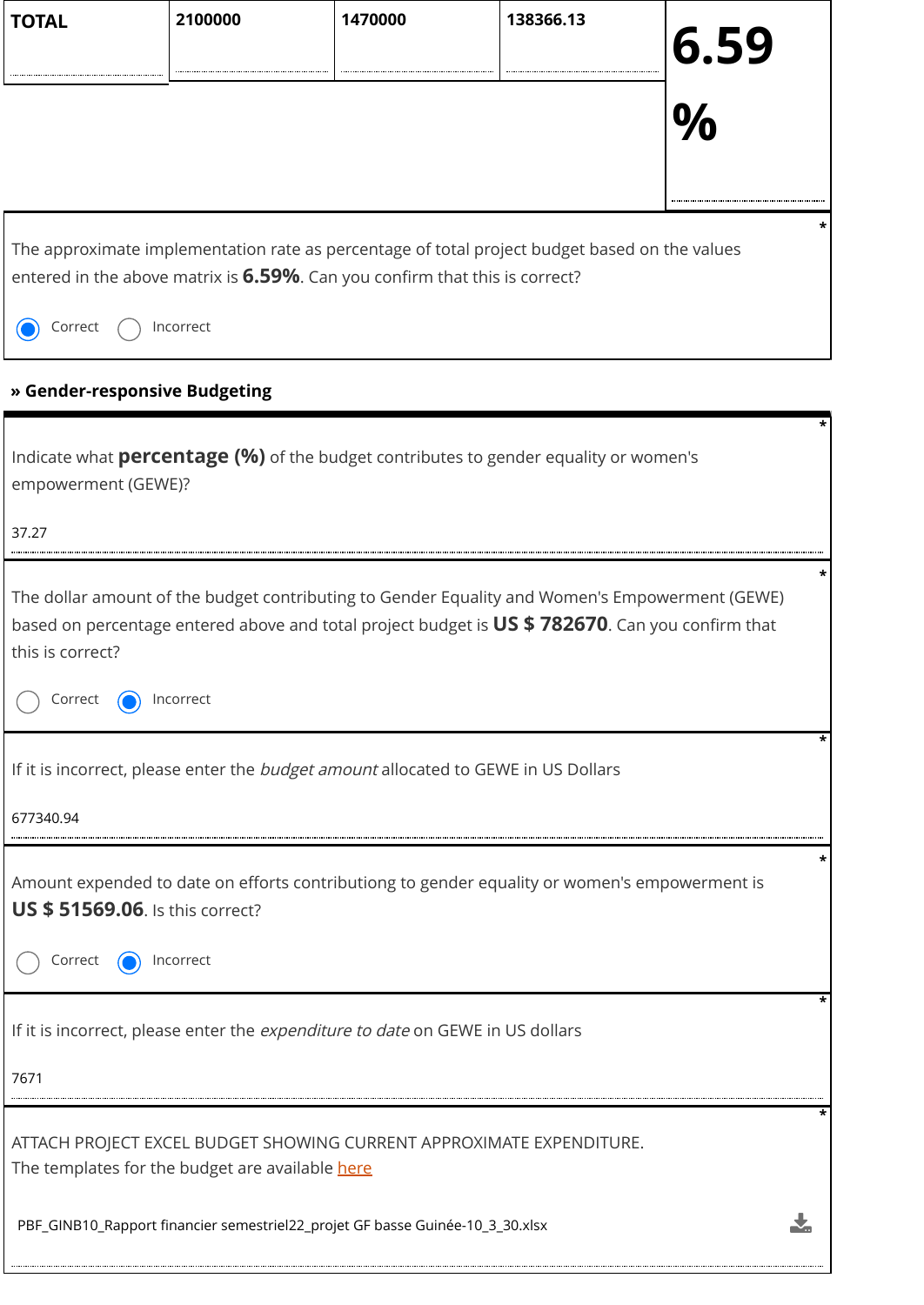# **Project Markers**

| Please select the Gender Marker Associated with this project                                                                                                                       |   |
|------------------------------------------------------------------------------------------------------------------------------------------------------------------------------------|---|
| Score 1 for projects that contribute in some way to gender equality, but not significantly (less than 30% of the total<br>budget for GEWE)                                         |   |
| Score 2 for projects that have gender equality as a significant objective and allocate between 30 and 79% of the total<br>project budget to GEWE                                   |   |
| Score 3 for projects that have gender equality as a principal objective and allocate at least 80% of the total project<br>budget to Gender Equality and Women's Empowerment (GEWE) |   |
| Please select the Risk Marker Associated with this project                                                                                                                         |   |
| Risk marker 0 = low risk to achieving outcomes                                                                                                                                     |   |
| Risk marker 1 = medium risk to achieving outcomes                                                                                                                                  |   |
| Risk marker 2 = high risk to achieving outcomes                                                                                                                                    |   |
| Please select the PBF Focus Area associated with this project                                                                                                                      |   |
| (1.1) Security Sector Reform                                                                                                                                                       |   |
| (1.2) Rule of Law                                                                                                                                                                  |   |
| (1.3) Demobilisation, Disarmament and Reintegration                                                                                                                                |   |
| (1.4) Political Dialogue                                                                                                                                                           |   |
| (2.1) National reconciliation                                                                                                                                                      |   |
| (2.2) Democratic Governance                                                                                                                                                        |   |
| (2.3) Conflict prevention/management                                                                                                                                               |   |
| (3.1) Employment                                                                                                                                                                   |   |
| (3.2) Equitable access to social services                                                                                                                                          |   |
| (4.1) Strengthening of essential national state capacity                                                                                                                           |   |
| (4.2) Extension of state authority/Local Administration                                                                                                                            |   |
| (4.3) Governance of peacebuilding resources (including PBF Secretariats)                                                                                                           |   |
| Is the project part of one or more PBF priority windows?<br>Select all that apply                                                                                                  | ÷ |
| Gender promotion initiative                                                                                                                                                        |   |
| Youth promotion initiative                                                                                                                                                         |   |
| Transition from UN or regional peacekeeping or special political missions                                                                                                          |   |
| Cross-border or regional project                                                                                                                                                   |   |
| None                                                                                                                                                                               |   |

# **PART I: OVERALL PROJECT PROGRESS**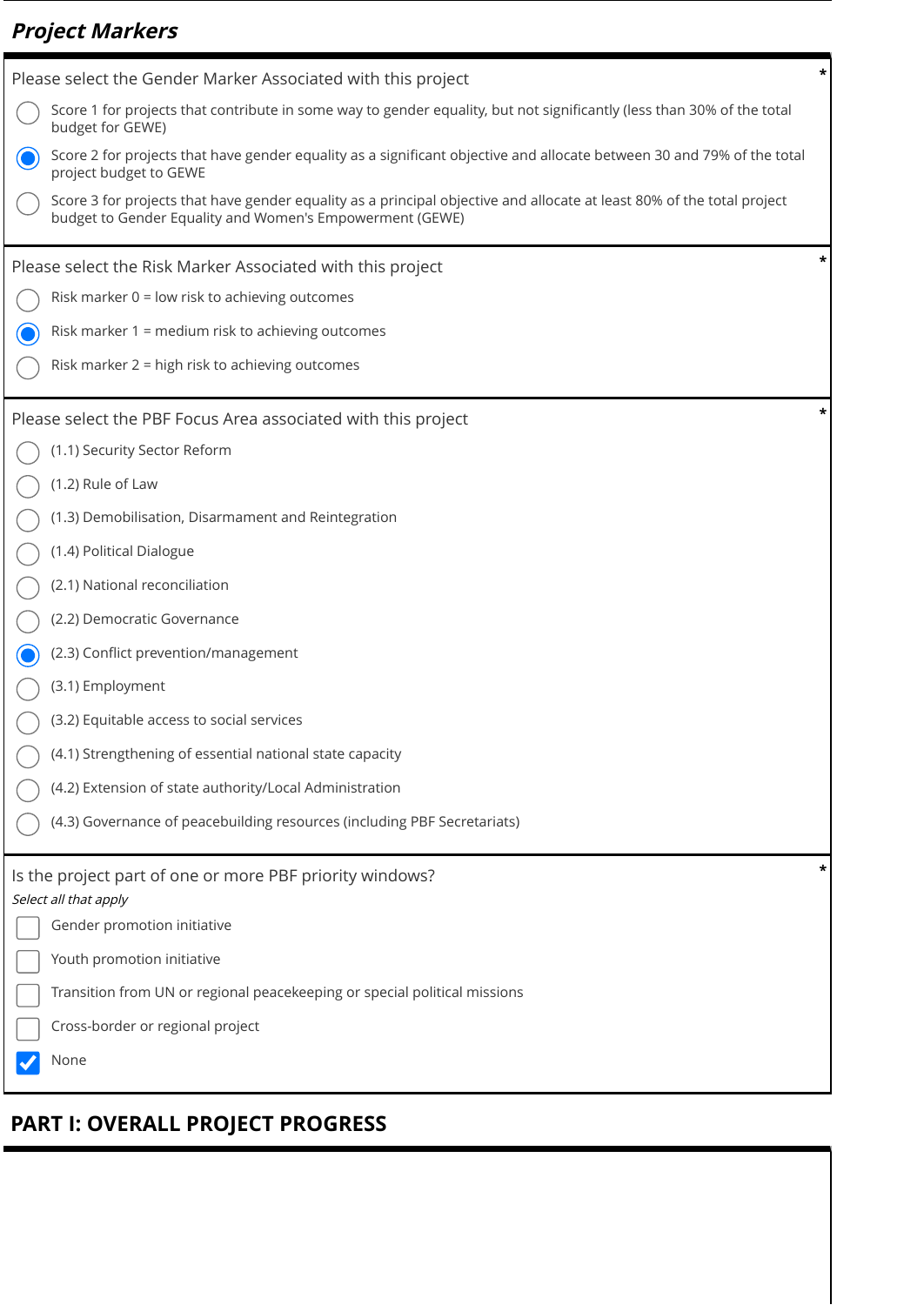NOTES FOR COMPLETING THE REPORT:

- Avoid acronyms and UN jargon, use general /common language.
- Report on what has been achieved in the reporting period, not what the project aims to do.
- Be as concrete as possible. Avoid theoretical, vague or conceptual discourse.
- Ensure the analysis and project progress assessment is gender and age sensitive.
- If relevant, please include any COVID-19 related considerations, adjustments and results and respond to section IV. **(This section is optional)**

Briefly outline the *status of the project* in terms of implementation cycle, including whether preliminary/preparatory activities have been completed (i.e. contracting of partners, staff recruitment, etc.)

**\***

**\***

Please limit your response to 1500 characters including spaces.

**Equipe du Projet**

**A ce jour, le personnel sujet à redéploiement (ONG et agences) est mis à disposition du projet. Le recrutement du Coordinateur du Projet et du Chargé des questions foncières et urbaines (membres clés de l'équipe), est en voie de finalisation.**

**Mécanisme de coordination des activités du projet**

**Les points focaux ministériels et issus de la société civile, en prélude à la formation du comité technique de suivi, ont été nommés (3 points focaux des ministères ne sont pas encore nommés) ;** 

**Un cadre de concertation mensuel entre l'équipe du projet et le Secrétariat du PBF est opérationnel ;** 

**Des plans d'action biannuels et annuels ont été produits et actualisés ;**

**Etude et missions**

**Un Laboratoire universitaire a été contracté mi-mai pour la réalisation de l'étude de référence, le rapport de démarrage est en cours de finalisation ;**

**Une mission conjointe incluant les points focaux des ministères en charge de l'Habitat et de l'Environnement a été déployée en avril aux fins de prise de contact et d'information des autorités préfectorales et communales. Le projet est accueilli favorablement, tout comme au niveau central, en dépit de son caractère sensible.**

**Le démarrage du projet a été impacté par les changements intervenus au niveau des Départements ministériels (dont le lead) et la lenteur des processus de recrutement du personnel et du cabinet en charge de l'étude de référence. Nonobstant, l'équipe a su mobiliser les nouvelles équipes ministérielles en place.**

Summarize the main structural, institutional or societal level change the project has contributed to. This is not anecdotal evidence or a list of individual outputs, but a description of progress made toward the main purpose of the project

FOR PROJECTS WITHIN SIX MONTHS OF COMPLETION ONLY; (1500 character limit) **N/A**

## **PART II: RESULT PROGRESS BY PROJECT OUTCOME**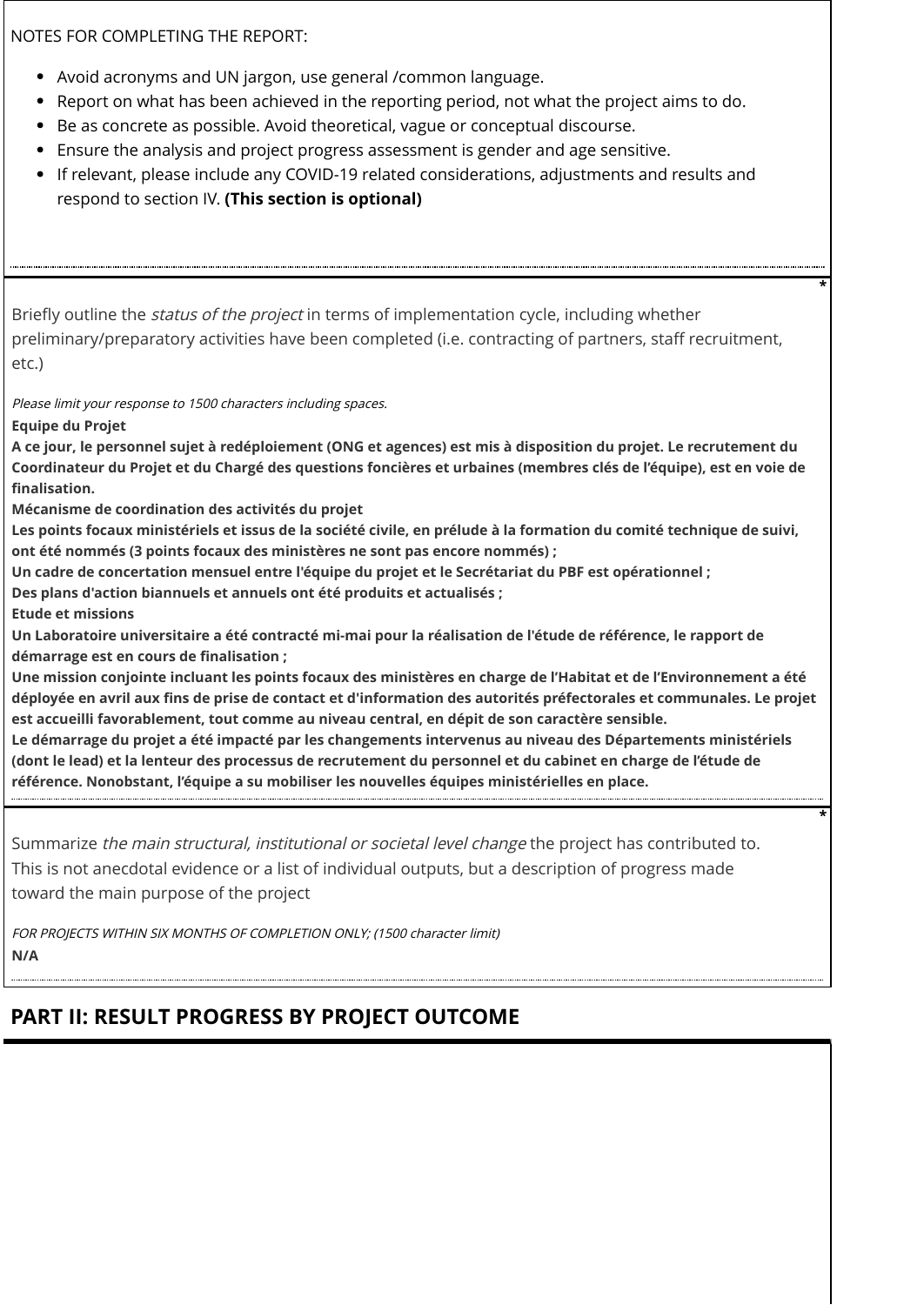Describe overall progress under each Outcome made during the reporting period (for June reports: January-June; for November reports: January-November; for final reports: full project duration). Do not list individual activities. If the project is starting to make/has made a difference at the outcome level, provide specific evidence for the progress (quantitative and qualitative) and explain how it impacts the broader political and peacebuilding context.

- "On track" refers to the timely completion of outputs as indicated in the workplan.
- "On track with peacebuilding results" refers to higher-level changes in the conflict or peace factors that the project is meant to contribute to. These effects are more likely in mature projects than in newer ones.

How many OUTCOMES does this project have **\***

1 2  $3$  4 5 6 7 8 more than 8.

Please write out the project outcomes as they are in the project results framework found in the project document

Outcome 1:

**Les communautés des sites extractifs connaissent leurs droits fonciers et les réclament pacifiquement auprès des autorités publiques locales et le secteur privé extractif**

**\***

**\***

**\***

Outcome 2:

**La collaboration et le partenariat économique entre le entreprises extractives et les communautés sont renforcés dans les zones cibles du projet**

Outcome 3:

**Les collectivités cibles améliorent leur planification urbaine et élaborent des politiques de développement local qui atténuent les conflits**

**Outcome 1:**

**Les communautés des sites extractifs connaissent leurs droits fonciers et les réclament pacifiquement auprès des autorités publiques locales et le secteur privé extractif**

Rate the current status of the outcome progress **\***

1. Off Track  $\bigcirc$  2. On Track  $\bigcirc$  3. On Track with evidence of peacebuilding results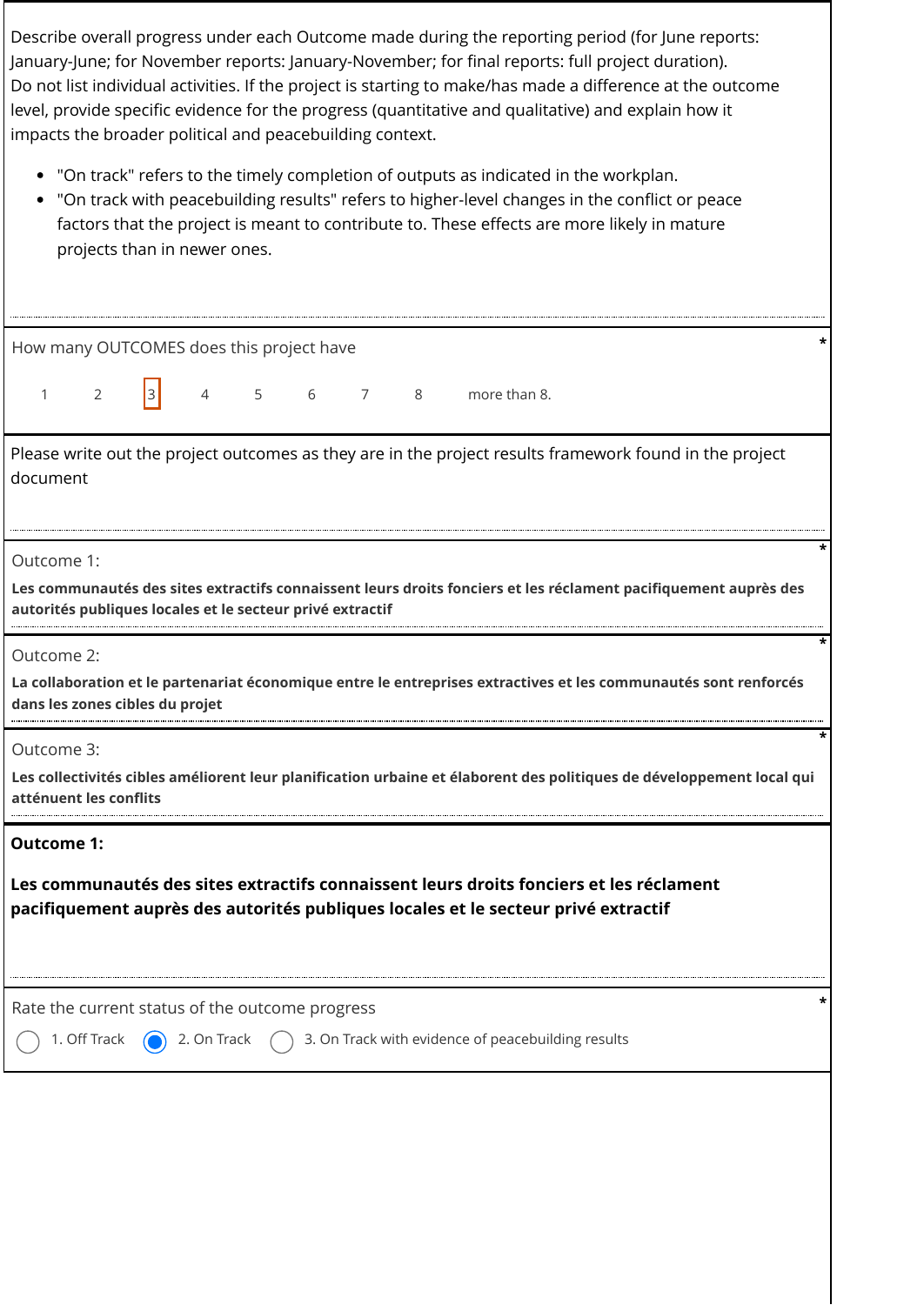#### Progress summary

Please limit your response to 3000 characters including spaces.

**Pour mieux cerner la question liée aux droits fonciers des communautés des sites extractifs, en vue d'améliorer à terme la connaissance de leurs droits, une étude de terrain a été réalisée durant ce mois de mai, dans le but de faire l'état des lieux et des analyses participatives des conflits fonciers, et de l'accès des femmes et des jeunes à la terre. L'analyse a également trait aux violations des droits des populations impactées par les sociétés extractives ainsi qu'aux différents déplacements causés par d'autres évènements, notamment les opérations de déguerpissement, les migrations de jeunes et des femmes... Cette enquête, menée auprès de près de 400 personnes composées de jeunes, de femmes, des Personnes Vivant avec un Handicap (PVH), de notables, des autorités des Préfectures de Boffa, de Dubréka, de Forécariah et de Coyah, a permis non seulement d'identifier les causes profondes des potentiels conflits fonciers existants, mais également de déterminer davantage la problématique de l'occupation et de l'accès sécurisés des femmes/jeunes à la terre, ainsi que des pistes de solutions valorisables localement, identifiées suivant une démarche participative prenant en compte le genre.**

**\***

Indicate any additional analysis on how Gender Equality and Women's Empowerment and/or Youth Inclusion and Responsiveness has been ensured under this Outcome

Please limit your response to 1500 characters including spaces.

**Cette enquête sur les droits fonciers des communautés menée auprès des populations dans leur diversité, aborde une problématique dont les analyses étaient jadis réservées à une couche sociale bien déterminée : les hommes de la classe des notables communautaires. Ainsi, l'initiative d'interroger et d'impliquer les jeunes et les femmes à ces réflexions, est un début de rétablissement de l'égalité entre les sexes et du respect du genre. Également, les solutions endogènes proposées pour la résolution durable des contentieux, préconisent pour la plupart des cas, l'autonomisation des femmes et des jeunes à travers des projets générateurs de revenus. Ce qui est illustratif de la prise en compte dès le début du projet, des besoins de cette couche défavorisée et marginalisée.**

### **Outcome 2:**

**La collaboration et le partenariat économique entre le entreprises extractives et les communautés sont renforcés dans les zones cibles du projet**

Rate the current status of the outcome progress **\***

1. Off Track  $\bigcirc$  2. On Track  $\bigcirc$  3. On Track with evidence of peacebuilding results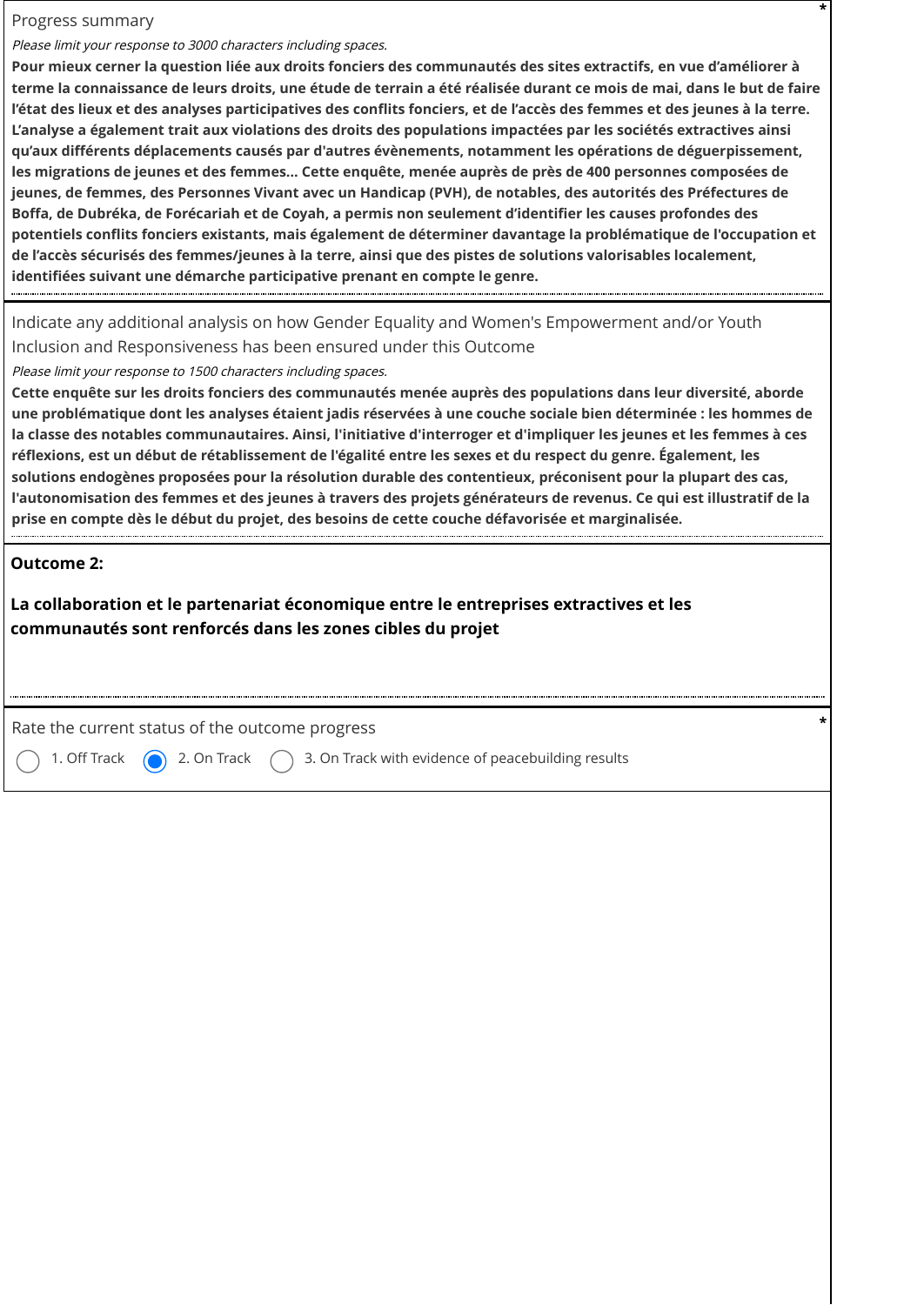#### Progress summary

Please limit your response to 3000 characters including spaces.

**Au cours de la période de ce rapport, il a été constaté une réelle motivation des autorités administratives et locales mais aussi des services techniques et les acteurs locaux, bénéficiaires des initiatives envisagées. Ainsi, des échanges, à l'occasion d'une prise de contact, ont eu lieu à la Direction nationale du centre de surveillance et d'observation environnementales dont le Directeur national a été désigné comme point focal du Ministère dans le cadre de ce projet. La création et l'opérationnalisation d'une base de données en faveur de cette direction est en cours. Cette base de données numérique sera dépositaire des textes législatifs et règlementaires régissant l'environnement ainsi que les rapports/ études environnementaux.**

**\***

**Les aspects de surveillance et de contrôle de l'environnement au sein des 4 préfectures bénéficiaires du projet devraient être renforcés avec l'acquisition en cours de 5 drones dont 2 de type Phantom RT4 et 3 Mavic conformément à la requête du partenaire national bénéficiaire de cet important outil.**

**En outre, la mission de prise de contact ayant réuni les acteurs locaux dans toutes les préfectures du projet a permis de recueillir quelques orientations pour la bonne implémentation du projet. Les réalités environnementales notamment la dégradation des sites et la vulnérabilité des foyers et personnes affectés ont été mise en évidence. Les acteurs locaux ont anticipé leurs réflexions quant à l'identification des sites dégradés devant être restaurés à travers l'appui du projet.**

Indicate any additional analysis on how Gender Equality and Women's Empowerment and/or Youth Inclusion and Responsiveness has been ensured under this Outcome

Please limit your response to 1500 characters including spaces.

**Ce projet contribuera à réduire les inégalités et les fragilités entre femmes et hommes et favorisera une meilleure implication et une autonomisation des couches vulnérables. Les actions de réalisation des activités génératrices de revenus pour lesquelles un prestataire a été identifié serviront à atteindre cet objectif. Il est important de souligner que les autorités locales rencontrées ont émis le souhait auprès du projet, de soutenir les femmes des ménages vulnérables affectées par l'exploitation minière à travers les activités génératrices de revenus.**

### **Outcome 3:**

**Les collectivités cibles améliorent leur planification urbaine et élaborent des politiques de développement local qui atténuent les conflits**

Rate the current status of the outcome progress **\***

1. Off Track  $\bigcirc$  2. On Track  $\bigcirc$  3. On Track with evidence of peacebuilding results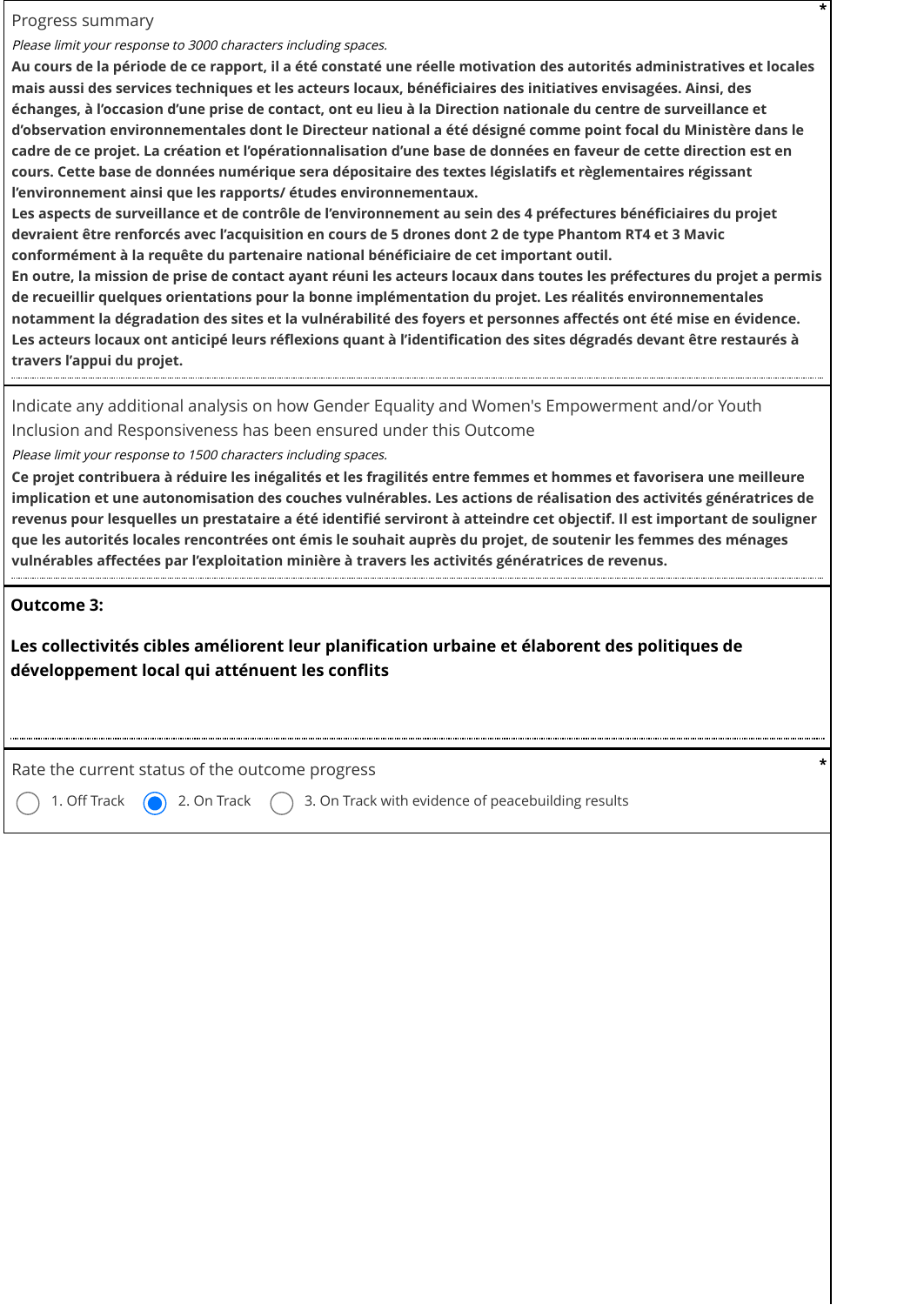#### Progress summary

Please limit your response to 3000 characters including spaces.

**En prélude au développement d'un protocole de mise en œuvre des opérations de déguerpissement à l'attention des autorités publiques, une étude a été conduite sur le droit foncier et les mécanismes d'expulsion, avec un accent mis sur le milieu urbain. L'étude est multiforme. Elle présente les aspects techniques liés aux opérations d'expulsion notamment la libération des domaines de l'Etat (dont les déguerpissements), ainsi que les outils de mobilisation des réserves foncières de l'Etat (expropriation pour cause d'utilité publique et exercice du droit de préemption), et fait une première évaluation des causes des conflits fonciers dans la zone du projet et les modes de gestion des litiges fonciers tout en rappelant les mesures de prévention des conflits fonciers mis en place. Par ailleurs, l'étude examine le cadre institutionnel de la gestion foncière notamment les acteurs impliqués, leurs rôles, les mécanismes de collaboration ainsi que leurs capacités à assumer leurs rôles conformément aux dispositions des lois et règlements de la Guinée. Aussi, en préparation à la révision du Code Foncier et Domanial, le projet a appuyé le Ministère en charge de l'Habitat pour la réactivation de la préparation des Etats Généraux du Foncier, ceci étant un prérequis pour orienter la révision du cadre juridique. Ce travail qui a abouti à une note conceptuelle actualisée, un agenda et un modus operandi détaillés, s'est fait à travers la plateforme nationale multi-acteurs pour une gouvernance foncière responsable en Guinée. Les résultats de ces travaux devraient également contribuer à la mise en place des outils opérationnels de planification et d'accès aux services urbains afin de permettre aux collectivités cibles d'améliorer leur planification urbaine et d'élaborer des politiques de développement local qui atténuent les conflits.**

**\***

Indicate any additional analysis on how Gender Equality and Women's Empowerment and/or Youth Inclusion and Responsiveness has been ensured under this Outcome Please limit your response to 1500 characters including spaces.

## **INDICATOR BASED PERFORMANCE ASSESSMENT**

Using the Project Results Framework as per the approved project document or any amendmentsprovide an update on the achievement of key indicators at the **outcome** level in the table below

- If an outcome has more than 3 indicators , select the 3 most relevant ones with most relevant progress to highlight.
- Where it has not been possible to collect data on indicators, state this and provide any explanation. Provide gender and age disaggregated data. (300 characters max per entry)

## **» Outcome 1: Les communautés des sites extractifs connaissent leurs droits fonciers et les réclament pacifiquement auprès des autorités publiques locales et le secteur privé extractif**

| Outcome | Perform<br>ance<br>Indicator<br>S                                                                             | Indicator<br><b>Baseline</b>             | End of<br>Project<br>Indicator<br>Target | Indicator<br>Mileston<br>e | Current<br>Indicator<br>progress | Reasons<br>for<br>Variance<br>/ Delay<br>(if any) |
|---------|---------------------------------------------------------------------------------------------------------------|------------------------------------------|------------------------------------------|----------------------------|----------------------------------|---------------------------------------------------|
| 1.1     | % de                                                                                                          | Niveau de                                | <b>Réduction de</b>                      |                            |                                  | <b>Enquête</b>                                    |
|         | réduction des<br>manifestations déterminer<br>violentes liées<br>à la<br>réclamation<br>de droits<br>fonciers | référence : à<br>avec l'étude<br>de base | 60%                                      |                            |                                  | initiale de<br>perception en<br>cours             |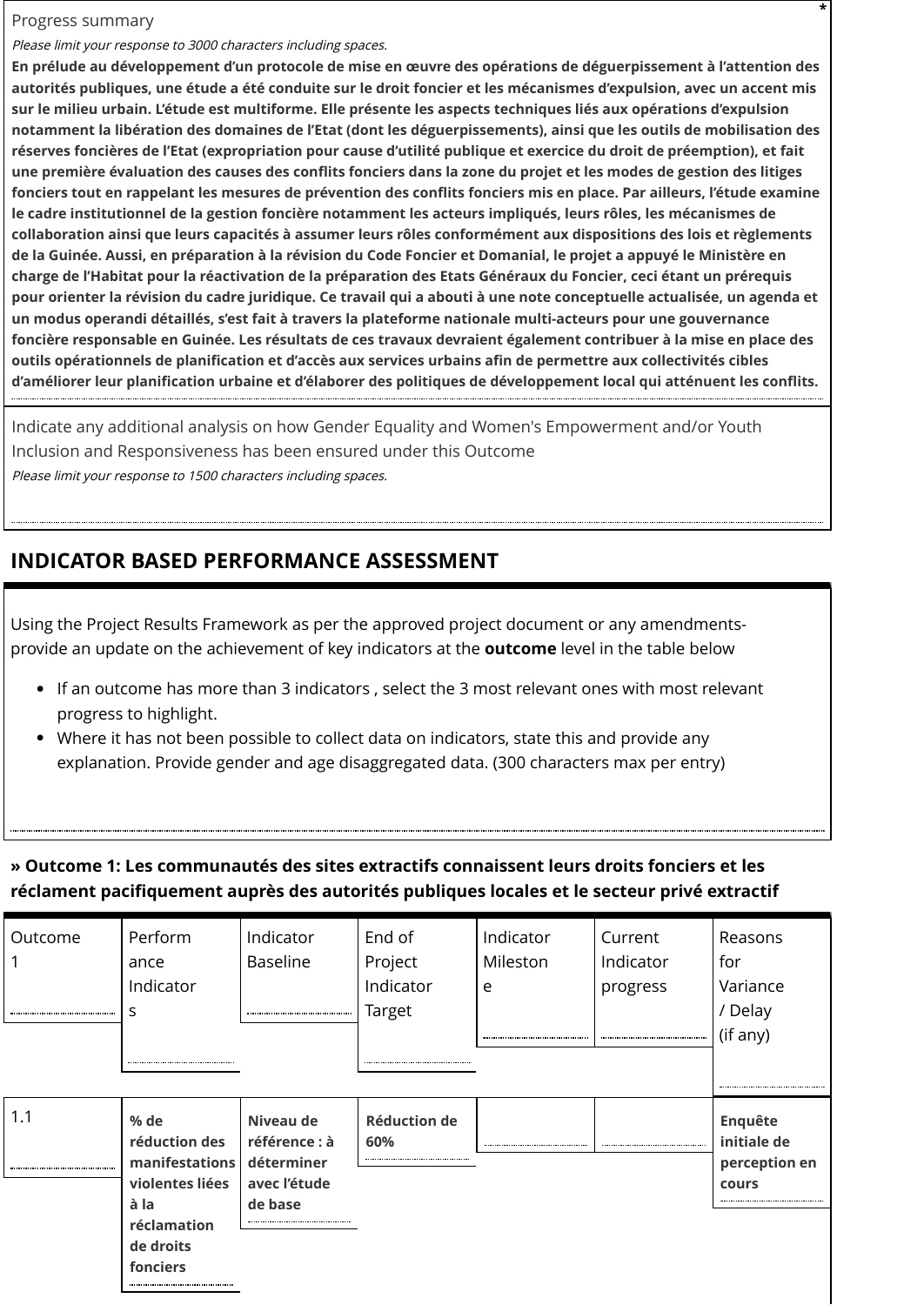| 1.2 | Nombre de<br>propriétaires<br>terriens<br>rétablis dans<br>leur droit<br>foncier par les<br>services<br>habilités                                                                                                                                                                                                         | Niveau de<br>référence : à<br>déterminer<br>avec l'étude<br>de base | tbc |  | <b>Enquête</b><br>initiale de<br>perception en<br>cours     |
|-----|---------------------------------------------------------------------------------------------------------------------------------------------------------------------------------------------------------------------------------------------------------------------------------------------------------------------------|---------------------------------------------------------------------|-----|--|-------------------------------------------------------------|
| 1.3 | % de<br>différends<br>fonciers (liés<br>aux<br>opérations<br>d'exploitation<br>des ressources<br>minières et de<br>carrière en<br>milieu rural et<br>périurbain et<br>aux<br>démolitions<br>des biens à<br>usage<br>d'habitation<br>et<br>commercial)<br>résolus par les<br>mécanismes<br>pacifiques de<br>résolution des | Niveau de<br>référence : à<br>déterminer<br>avec l'étude<br>de base | tbc |  | <b>Enquête</b><br>initiale de<br>perception en<br>cours<br> |

## **» Outcome 2: La collaboration et le partenariat économique entre le entreprises extractives et les communautés sont renforcés dans les zones cibles du projet**

| Outcome<br>$\overline{2}$ | Perform<br>ance<br>Indicator<br>S                                                                                                                                                                        | Indicator<br>Baseline                   | End of<br>Project<br>Indicator<br>Target | Indicator<br>Mileston<br>e | Current<br>Indicator<br>progress | Reasons<br>for<br>Variance<br>/ Delay<br>(if any) |
|---------------------------|----------------------------------------------------------------------------------------------------------------------------------------------------------------------------------------------------------|-----------------------------------------|------------------------------------------|----------------------------|----------------------------------|---------------------------------------------------|
| 2.1                       | Niveau de<br>perception<br>des membres<br>des<br>communautés<br>(h/f) sur la<br>collaboration,<br>et le<br>partenariat<br>économique<br>entre les<br>entreprises<br>extractives et<br>les<br>communautés | à déterminer<br>avec l'étude<br>de base | à déterminer<br>avec l'étude<br>de base  |                            |                                  | Enquête<br>initiale de<br>perception en<br>cours  |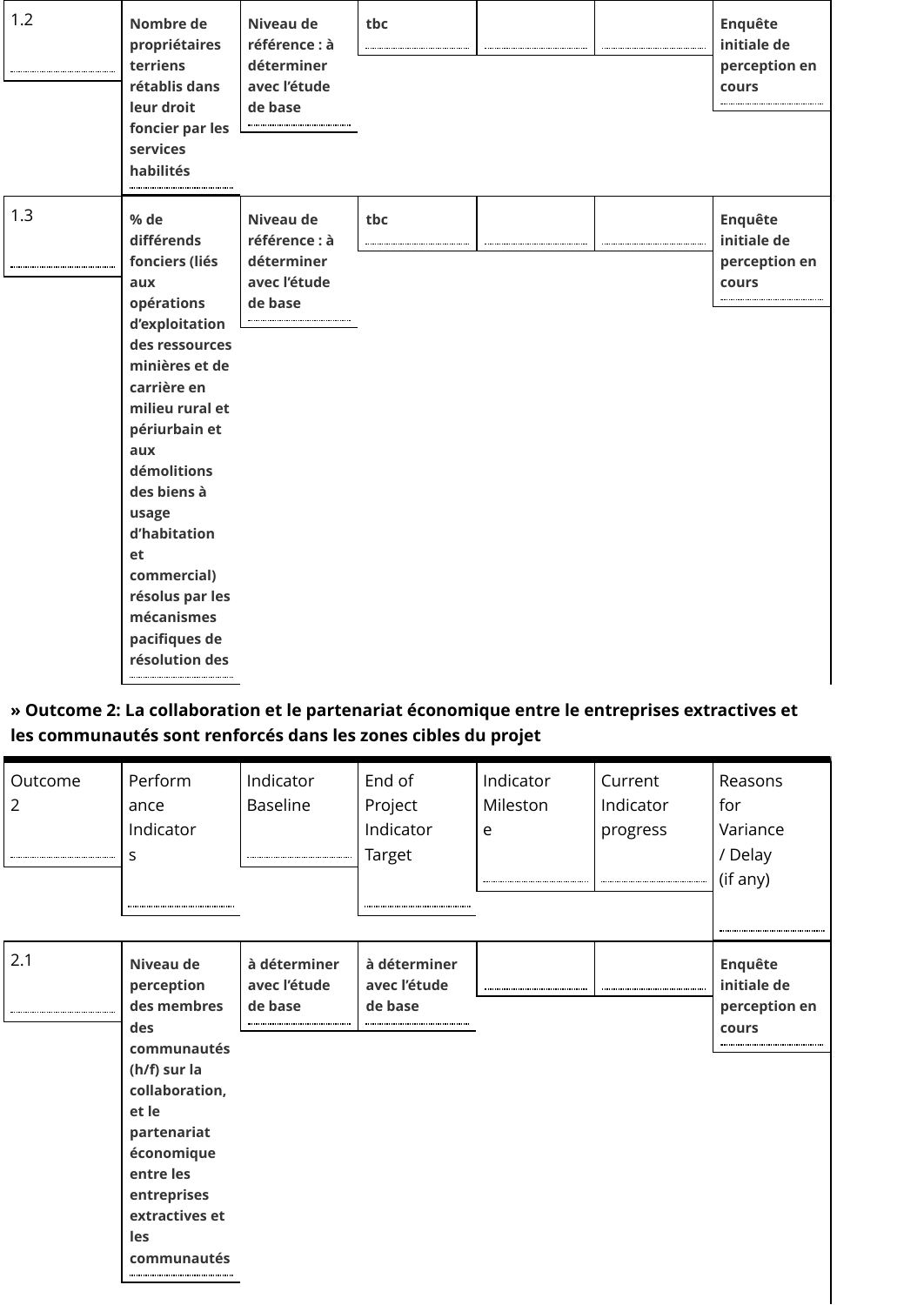| 2.2 | Nombre de<br>conflits/<br>manifestations<br>entre les<br>entreprises<br>extractives et<br>les<br>communautés | à déterminer<br>avec l'étude<br>de base | <b>Baisse de 80%</b> |  | <b>Enquête</b><br>initiale de<br>perception en<br>cours |
|-----|--------------------------------------------------------------------------------------------------------------|-----------------------------------------|----------------------|--|---------------------------------------------------------|
| 2.3 | Niveau de<br>mise en œuvre<br>des plans de<br>gestion sociale<br>et<br>environnementale                      | à déterminer<br>avec l'étude<br>de base | à confirmer          |  | <b>Enquête</b><br>initiale de<br>perception en<br>cours |

**» Outcome 3: Les collectivités cibles améliorent leur planification urbaine et élaborent des politiques de développement local qui atténuent les conflits**

| Outcome<br>3 | Perform<br>ance<br>Indicator<br>S                                                                                                                                                                                                                | Indicator<br><b>Baseline</b> | End of<br>Project<br>Indicator<br>Target                                                                                                                                                                                   | Indicator<br>Mileston<br>e | Current<br>Indicator<br>progress | Reasons<br>for<br>Variance<br>/ Delay<br>(if any)<br>---------------------------------- |
|--------------|--------------------------------------------------------------------------------------------------------------------------------------------------------------------------------------------------------------------------------------------------|------------------------------|----------------------------------------------------------------------------------------------------------------------------------------------------------------------------------------------------------------------------|----------------------------|----------------------------------|-----------------------------------------------------------------------------------------|
| 3.1          | <b>Code foncier</b><br>et domanial<br>aligné sur les<br>impératifs de<br>sécurisation<br>de l'accès au<br>foncier urbain<br>et rural et de<br>l'exploitation<br>des ressources<br>naturelles,<br>notamment<br>pour les<br>ménages<br>vulnérables | $\mathbf 0$                  | <b>Un cadre</b><br>juridique<br>inclusif et<br>équitable<br>pour les<br>personnes et<br>l'environnement<br>bâti et non<br>bâti<br>disponible<br>accompagné<br>de trois<br>projets de<br>textes<br>d'application<br>majeurs |                            |                                  | <b>Enquête</b><br>initiale de<br>perception en<br>cours<br>                             |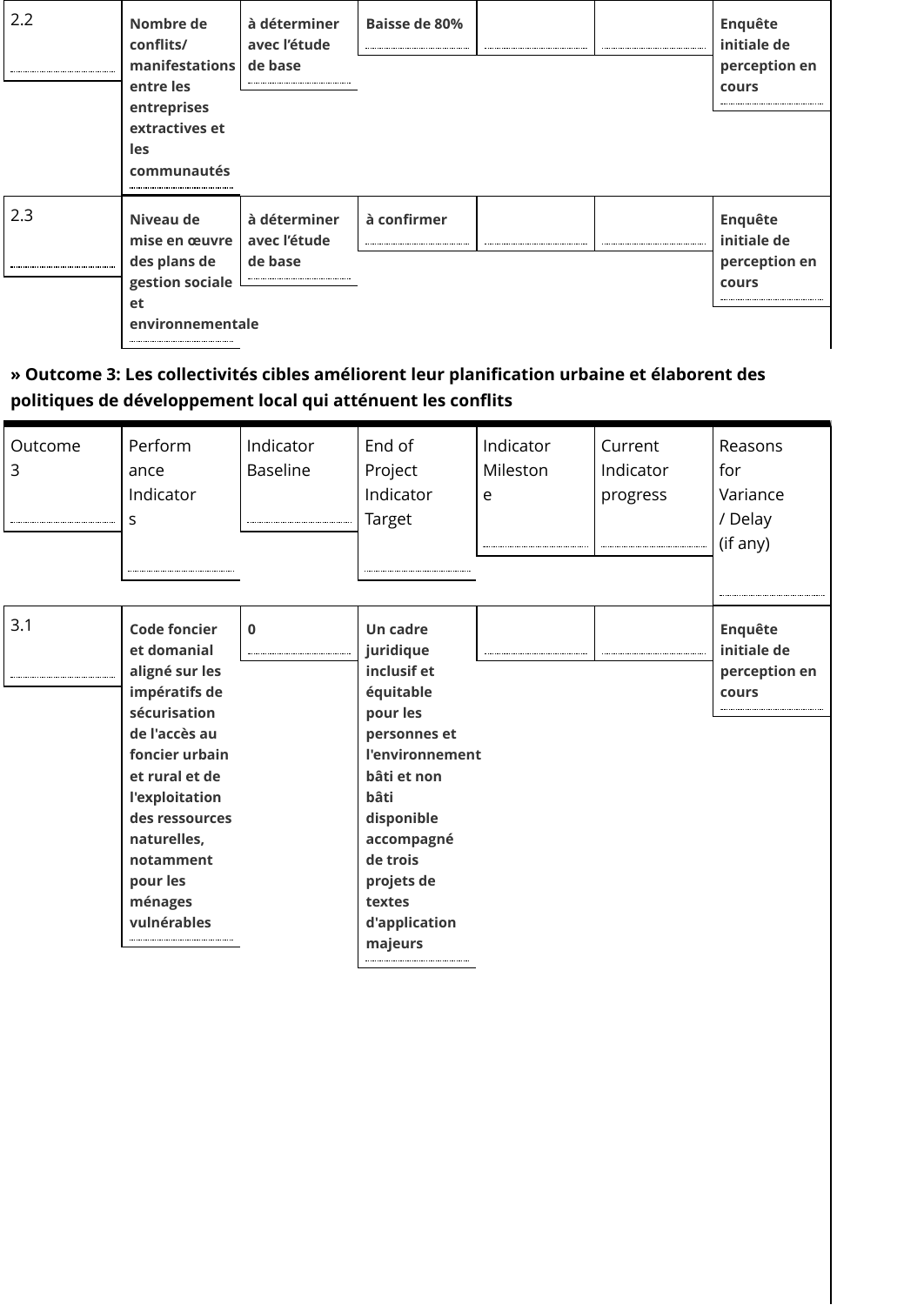| 3.2 | <b>Nombre</b><br>d'autorités<br>compétentes<br>partenaires<br>qui mettent<br>en œuvre des<br>outils<br>d'administration<br>foncière<br>adaptés<br>(système de<br>données et<br>d'information,<br>plan<br>d'utilisation<br>des sols)<br>visant à<br>assurer la<br>sécurité<br>foncière pour<br>tous,<br>améliorer la<br>planification<br>des services et<br>réduire les<br>conflits | $\pmb{0}$   | à confirmer |  | Enquête<br>initiale de<br>perception en<br>cours        |
|-----|------------------------------------------------------------------------------------------------------------------------------------------------------------------------------------------------------------------------------------------------------------------------------------------------------------------------------------------------------------------------------------|-------------|-------------|--|---------------------------------------------------------|
| 3.3 | 75% des<br>déguerpissements<br>(si menés<br>pendant la<br>période du<br>projet - année<br>2) sont<br>conduits<br>suivant les<br>principes de<br>base et<br>directives<br>concernant les<br>déplacements<br>liés au<br>développement                                                                                                                                                | $\mathbf 0$ | à confirmer |  | <b>Enquête</b><br>initiale de<br>perception en<br>cours |

# **PART III: Cross-Cutting Issues**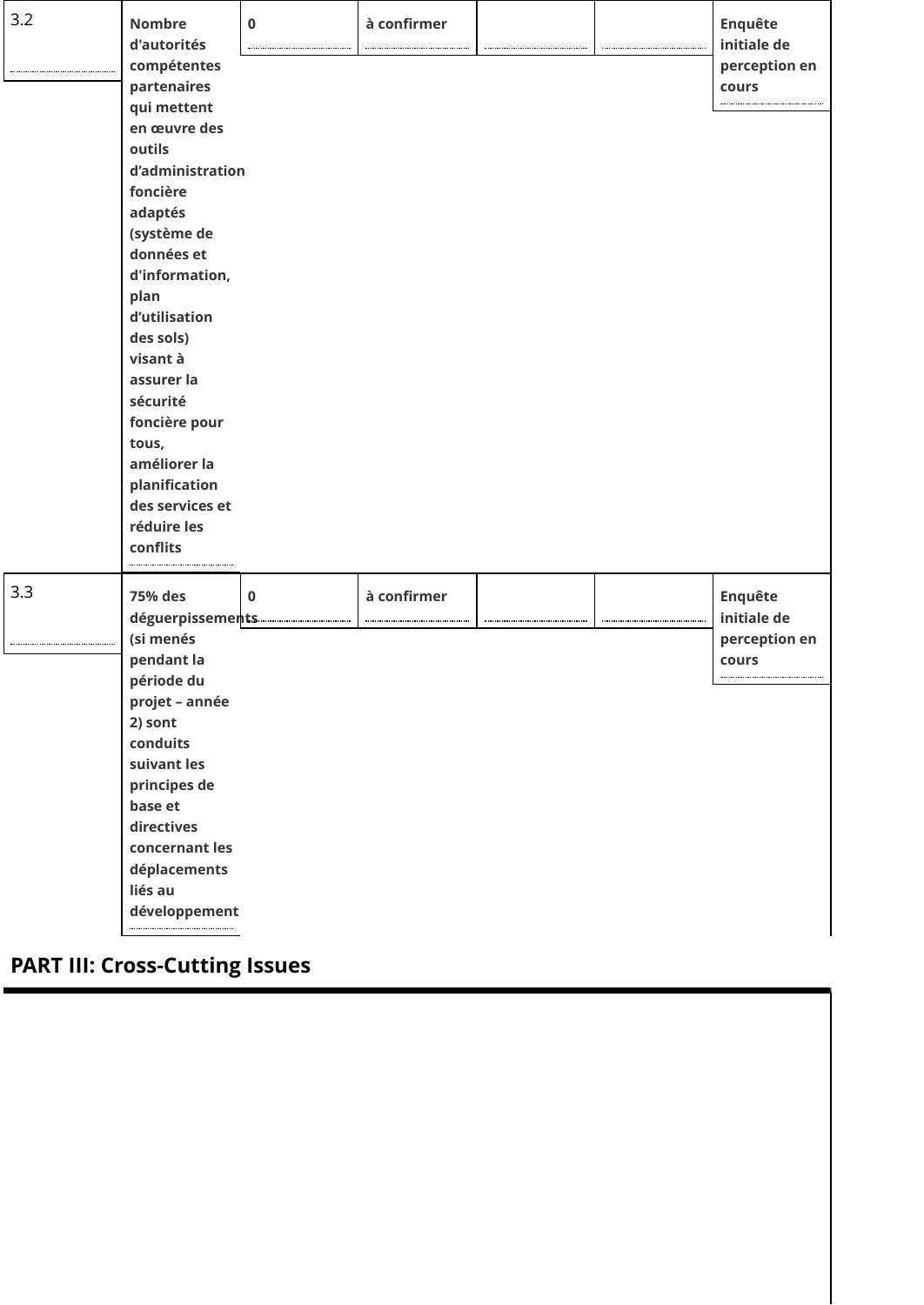Please indicate any significant project-related events anticipated in the next six months, i.e. national dialogues, youth congresses, film screenings, etc.

Please limit your response to 3000 characters including spaces.

**Les activités majeures prévues au cours des six prochains mois sont :** 

**• Le lancement officiel des activités du projet en présence des parties prenantes importantes dont le Coordinateur Résident et le Secrétariat du PBF, les autorités gouvernementales, les partenaires de mise en œuvre, les Préfectures d'intervention et les communautés bénéficiaires, en conjonction avec la tenue du premier Comité de pilotage du Projet ;**

**\***

**• La restitution de l'étude de référence, à l'issue de laquelle les informations des indicateurs contenus dans le cadre logique seront complétées ;** 

**• L'organisation d'un atelier de validation des résultats des enquêtes sur l'état des lieux sur les conflits fonciers et la problématique d'accès à la terre dans les localités ciblées ;** 

**• La mise en place ou la redynamisation des cadres de dialogue et de concertation communautaires et multi acteurs en milieu urbain, périurbain et minier ;**

**• Le développement du protocole sur la mise en œuvre des déguerpissements et les formations y afférentes.**

In a few sentences, explain whether the project has had a positive *human impact*. May include anecdotal stories about the project's positive effect on the people's lives. Include direct quotes where possible or weblinks to strategic communications pieces.

This is an optional question. You may leave it unanswered if not relevant(2000 character limit) **N/A**

You can also upload upto 3 files in various formats (picture files, powerpoint, pdf, video, etc..) to illustrate the human impact of the project **OPTIONAL**

File 1

**OPTIONAL**

Click here to upload file. (< 5MB)

File 2

**OPTIONAL**

Click here to upload file. (< 5MB)

File 3

**OPTIONAL**

Click here to upload file. (< 5MB)

You can also add upto 3 links to online resources which illustrate the human impact of the project **OPTIONAL**

Link 1 **OPTIONAL**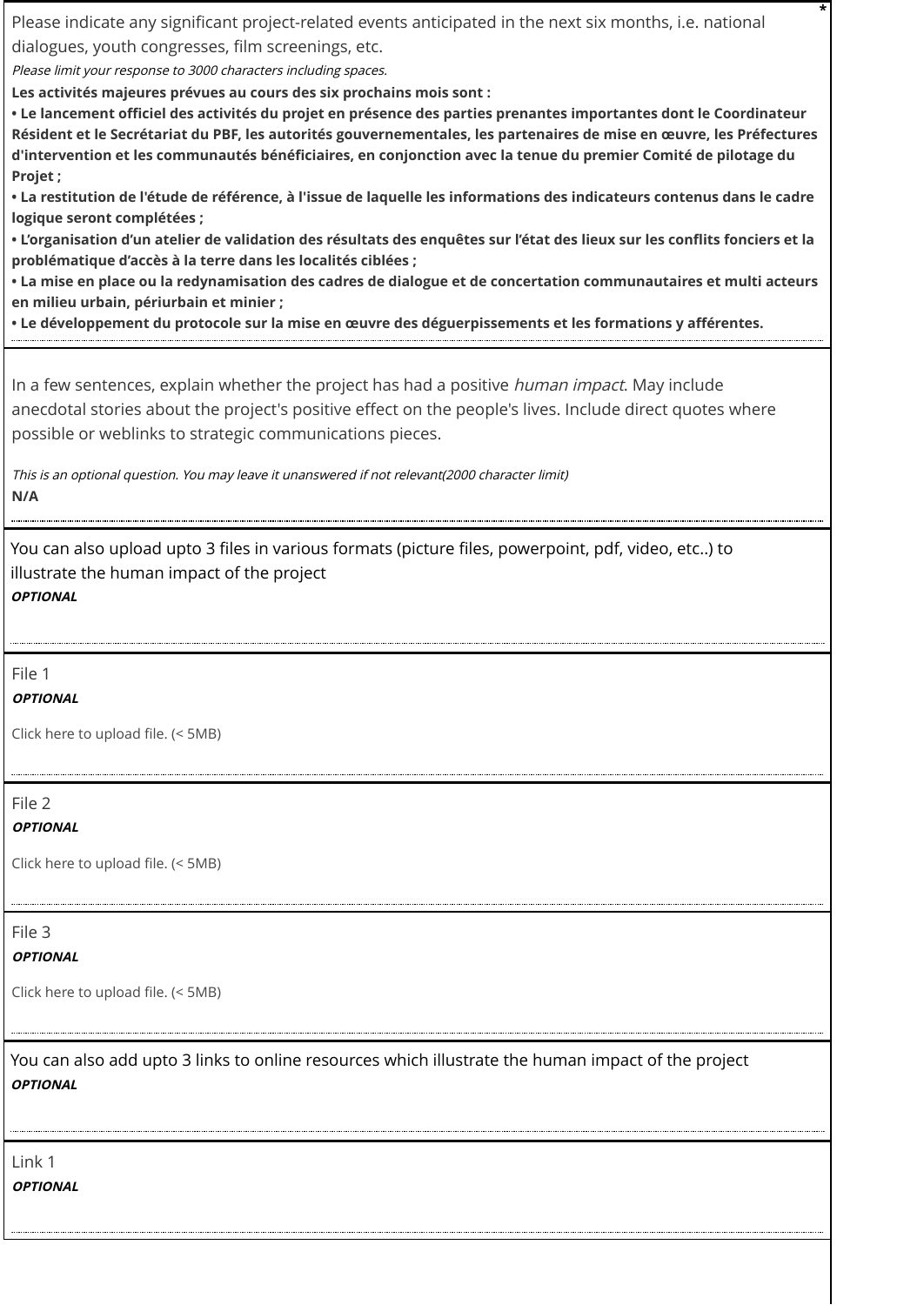| Link 2                 |
|------------------------|
| <i><b>OPTIONAL</b></i> |

| Link 3                 |
|------------------------|
| <i><b>OPTIONAL</b></i> |

### **» Monitoring**

Please list monitoring activities undertaken in the reporting period

Please limit your response to 1000 characters including spaces.

**Des termes de référence consensuels ont été développés pour la réalisation de l'étude de base. Un Laboratoire universitaire a été contracté mi-mai, le rapport de démarrage est en cours de finalisation. Ce travail permettra notamment de revoir les indicateurs contenus dans le cadre logique et de compléter les lignes de base et de disposer d'une enquête de perception sur l'accès à la terre et les conflits sous-jacents.**

**\***

**\***

**\***

Do outcome indicators have baselines?

If only some of the outcome indicators have baselines, select 'yes'

yes

no

Has the project launched perception surveys or other community-based data collection? **\***

| $\sim$<br>۰. |
|--------------|
|              |

no

Please provide a brief description

Please limit your response to 3000 characters including spaces.

**Un Laboratoire universitaire a été contracté mi-mai pour la réalisation de l'étude de référence, le rapport de démarrage est en cours de finalisation. Les études portant sur l'état des lieux et l'analyse des conflits, et sur le droit foncier et les mécanismes d'expulsion, ont également nécessité la collecte de données au sein des communautés et des institutions partenaires.**

### **» Evaluation**

| Has an evaluation been conducted during the reporting period?<br>yes<br>no                                                                             | * |
|--------------------------------------------------------------------------------------------------------------------------------------------------------|---|
| Evaluation budget (in USD):<br>50000                                                                                                                   |   |
| If project will end in next six months, describe the evaluation preparations<br>Please limit your response to 3000 characters including spaces.<br>N/A |   |

**» Catalytic Effect**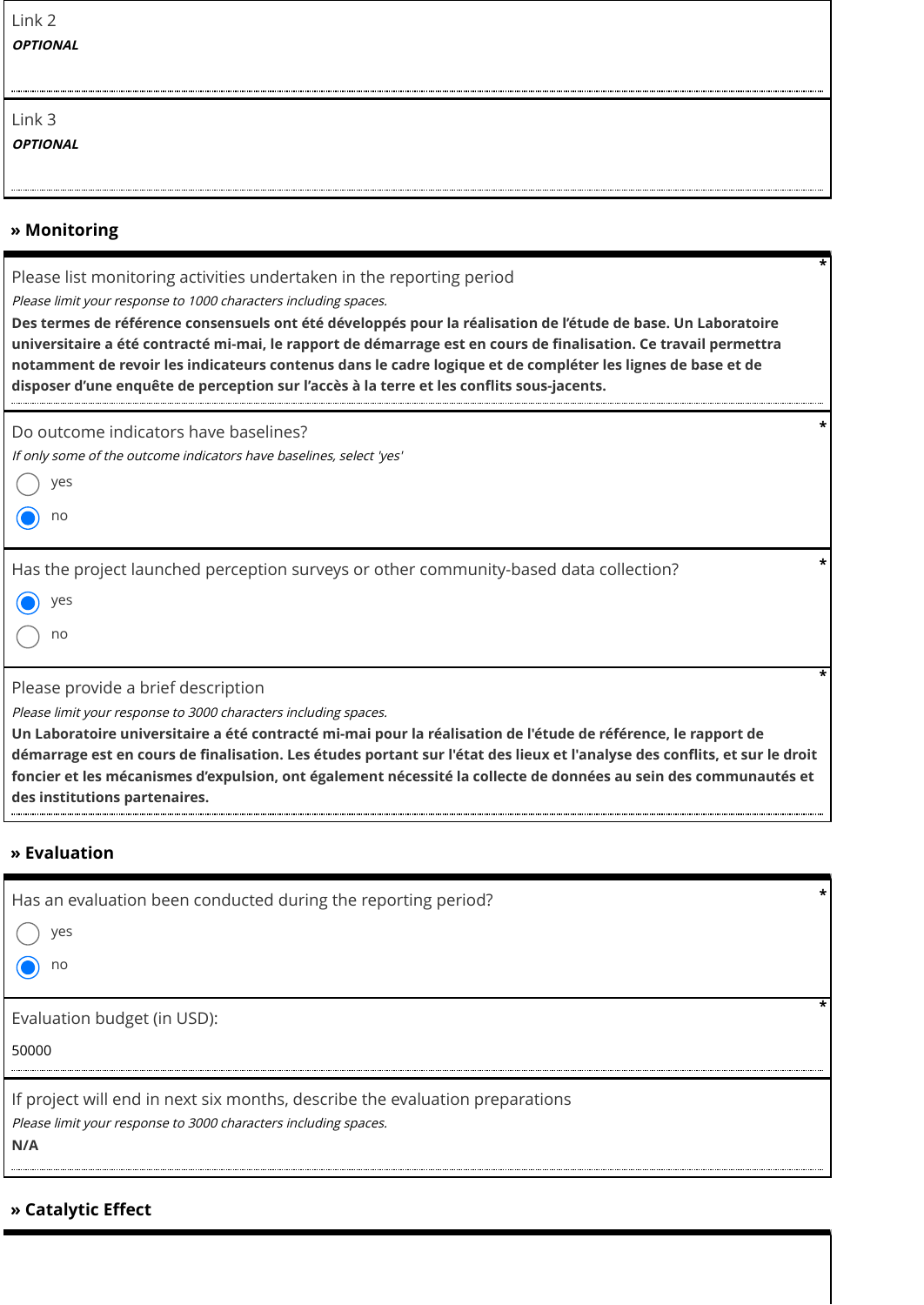| Catalytic Effect (financial): Has the project led to additional funding from other sources?                                          | $\star$ |
|--------------------------------------------------------------------------------------------------------------------------------------|---------|
| yes                                                                                                                                  |         |
| no                                                                                                                                   |         |
| Catalytic Effect (non-financial): Has the project enabled or created a larger or longer-term<br>peacebuilding change to occur?       |         |
| No catalytic effect                                                                                                                  |         |
| Some catalytic effect                                                                                                                |         |
| Significant catalytic effect                                                                                                         |         |
| Very Significant catalytic effect                                                                                                    |         |
| Don't Know                                                                                                                           |         |
| Too early to tell                                                                                                                    |         |
| <b>PART IV: COVID-19</b>                                                                                                             |         |
| Please respond to these questions if the project underwent any monetary or non-monetary<br>adjustments due to the COVID-19 pandemic. |         |

This section is optional. You can leave it blank if not relevant

Monetary adjustments:

Please indicate the total amount in USD of adjustments due to COVID-19:

Non-monetary adjustments: Please indicate any adjustments to the project which did not have any financial implications:

Please limit your response to 3000 characters including spaces.

| Please select all categories which describe the adjustments made to the project (and include details in |  |  |  |
|---------------------------------------------------------------------------------------------------------|--|--|--|
| general sections of this report):                                                                       |  |  |  |

|  | Reinforce crisis management capacities and communications |  |  |  |
|--|-----------------------------------------------------------|--|--|--|
|--|-----------------------------------------------------------|--|--|--|

Ensure inclusive and equitable response and recovery

Strengthen inter-community social cohesion and border management

Counter hate speech and stigmatization and address trauma

Support the SG's call for a global ceasefire

None

Other (please describe):

If relevant, please share a COVID-19 success story of this project (i.e. how adjustments of this project made a difference and contributed to a positive response to the pandemic/prevented tensions or violence related to the pandemic etc.)

Please limit your response to 3000 characters including spaces.